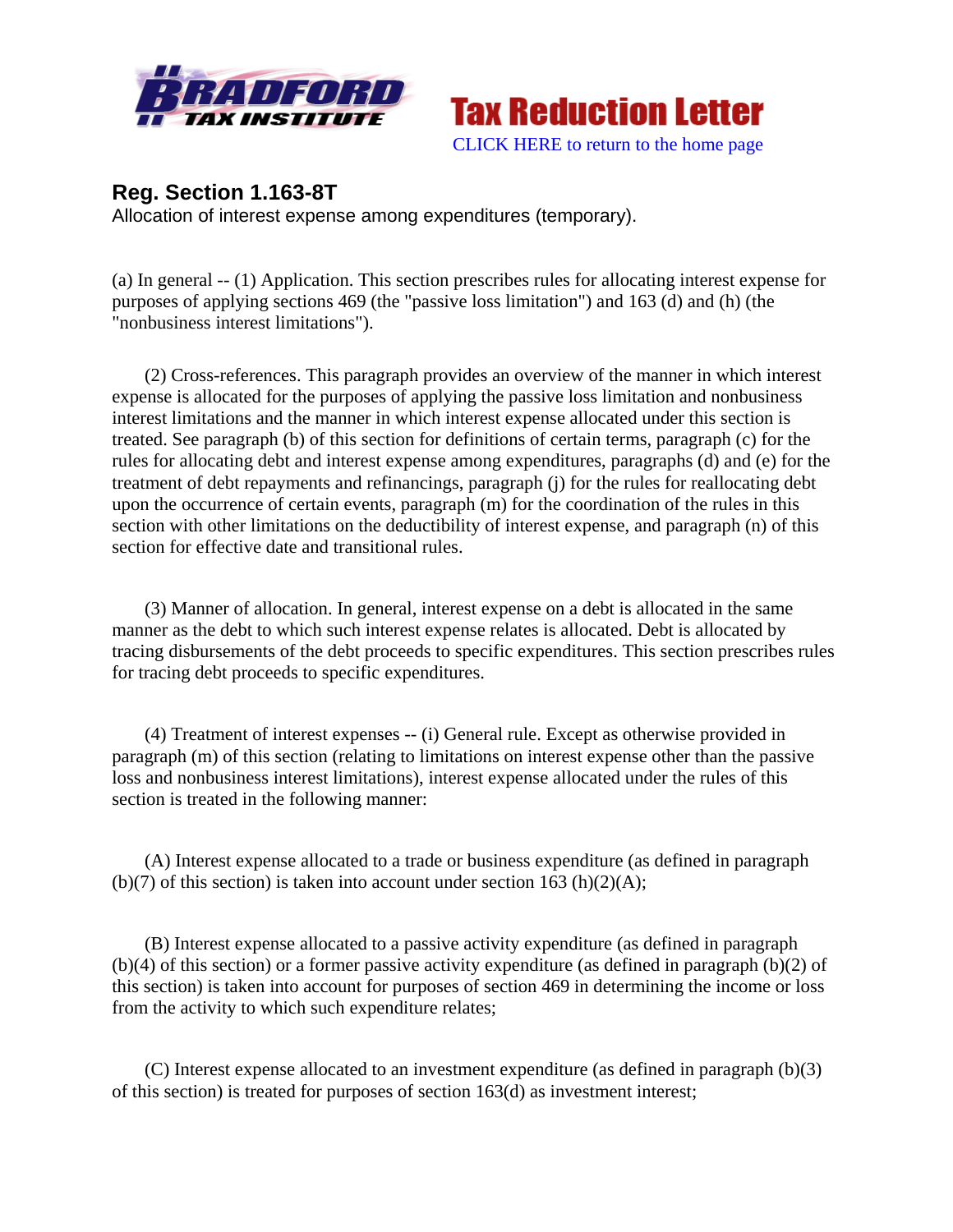(D) Interest expense allocated to a personal expenditure (as defined in paragraph (b)(5) of this section) is treated for purposes of section 163(h) as personal interest; and

 (E) Interest expense allocated to a portfolio expenditure (as defined in paragraph (b)(6) of this section) is treated for purposes of section  $469(e)(2)(B)(ii)$  as interest expense described in section  $469(e)(1)(A)(i)(III)$ .

(ii) Examples. The following examples illustrate the application of this paragraph (a)(4):

 Example (1). Taxpayer A, an individual, incurs interest expense allocated under the rules of this section to the following expenditures:

\$ 6,000 Passive activity expenditure.

\$ 4,000 Personal expenditure.

 The \$ 6,000 interest expense allocated to the passive activity expenditure is taken into account for purposes of section 469 in computing A's income or loss from the activity to which such interest relates. Pursuant to section 163(h), A may not deduct the \$ 4,000 interest expense allocated to the personal expenditure (except to the extent such interest is qualified residence interest, within the meaning of section 163(h)(3)).

 Example (2). (i) Corporation M, a closely held C corporation (within the meaning of section 469 (j)(1)) has \$ 10,000 of interest expense for a taxable year. Under the rules of this section, M's interest expense is allocated to the following expenditures:

\$2,000 Passive activity expenditure.

\$3,000 Portfolio expenditure.

\$5,000 Other expenditures.

(ii) Under section  $163(d)(3)(D)$  and this paragraph (a)(4), the \$ 2,000 interest expense allocated to the passive activity expenditure is taken into account in computing M's passive activity loss for the taxable year, but, pursuant to section  $469(e)(1)$  and this paragraph (a)(4), the interest expense allocated to the portfolio expenditure and the other expenditures is not taken into account for such purposes.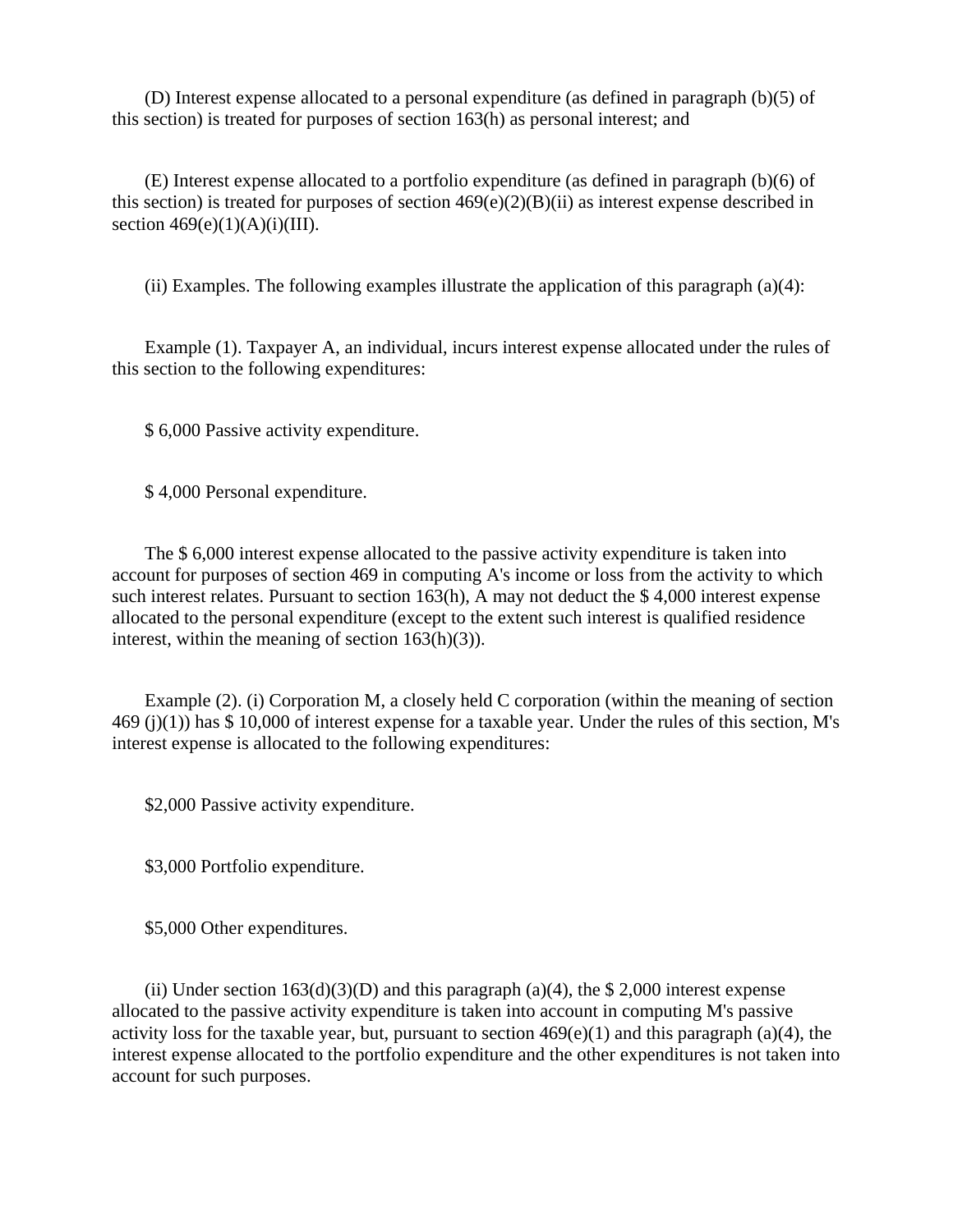(iii) Since M is a closely held C corporation, its passive activity loss is allowable under section  $469(e)(2)$ (A) as a deduction from net active income. Under section  $469(e)(2)$ (B) and this paragraph (a)(4), the \$ 5,000 interest expense allocated to other expenditures is taken into account in computing M's net active income, but the interest expense allocated to the passive activity expenditure and the portfolio expenditure is not taken into account for such purposes.

 (iv) Since M is a corporation, the \$ 3,000 interest expense allocated to the portfolio expenditure is allowable without regard to section  $163(d)$ . If M were an individual, however, the interest expense allocated to the portfolio expenditure would be treated as investment interest for purposes of applying the limitation of section 163(d).

(b) Definitions. For purposes of this section –

 (1) "Former passive activity" means an activity described in section 469(f)(3), but only if an unused deduction or credit (within the meaning of section  $469(f)(1)$  (A) or (B)) is allocable to the activity under section 469(b) for the taxable year.

 (2) "Former passive activity expenditure" means an expenditure that is taken into account under section 469 in computing the income or loss from a former passive activity of the taxpayer or an expenditure (including an expenditure properly chargeable to capital account) that would be so taken into account if such expenditure were otherwise deductible.

 (3) "Investment expenditure" means an expenditure (other than a passive activity expenditure) properly chargeable to capital account with respect to property held for investment (within the meaning of section  $163(d)(5)(A)$ ) or an expenditure in connection with the holding of such property.

 (4) "Passive activity expenditure" means an expenditure that is taken into account under section 469 in computing income or loss from a passive activity of the taxpayer or an expenditure (including an expenditure properly chargeable to capital account) that would be so taken into account if such expenditure were otherwise deductible. For purposes of this section, the term "passive activity expenditure" does not include any expenditure with respect to any lowincome housing project in any taxable year in which any benefit is allowed with respect to such project under section 502 of the Tax Reform Act of 1986.

 (5) "Personal expenditure" means an expenditure that is not a trade or business expenditure, a passive activity expenditure, or an investment expenditure.

 (6) "Portfolio expenditure" means an investment expenditure properly chargeable to capital account with respect to property producing income of a type described in section  $469(e)(1)(A)$  or an investment expenditure for an expense clearly and directly allocable to such income.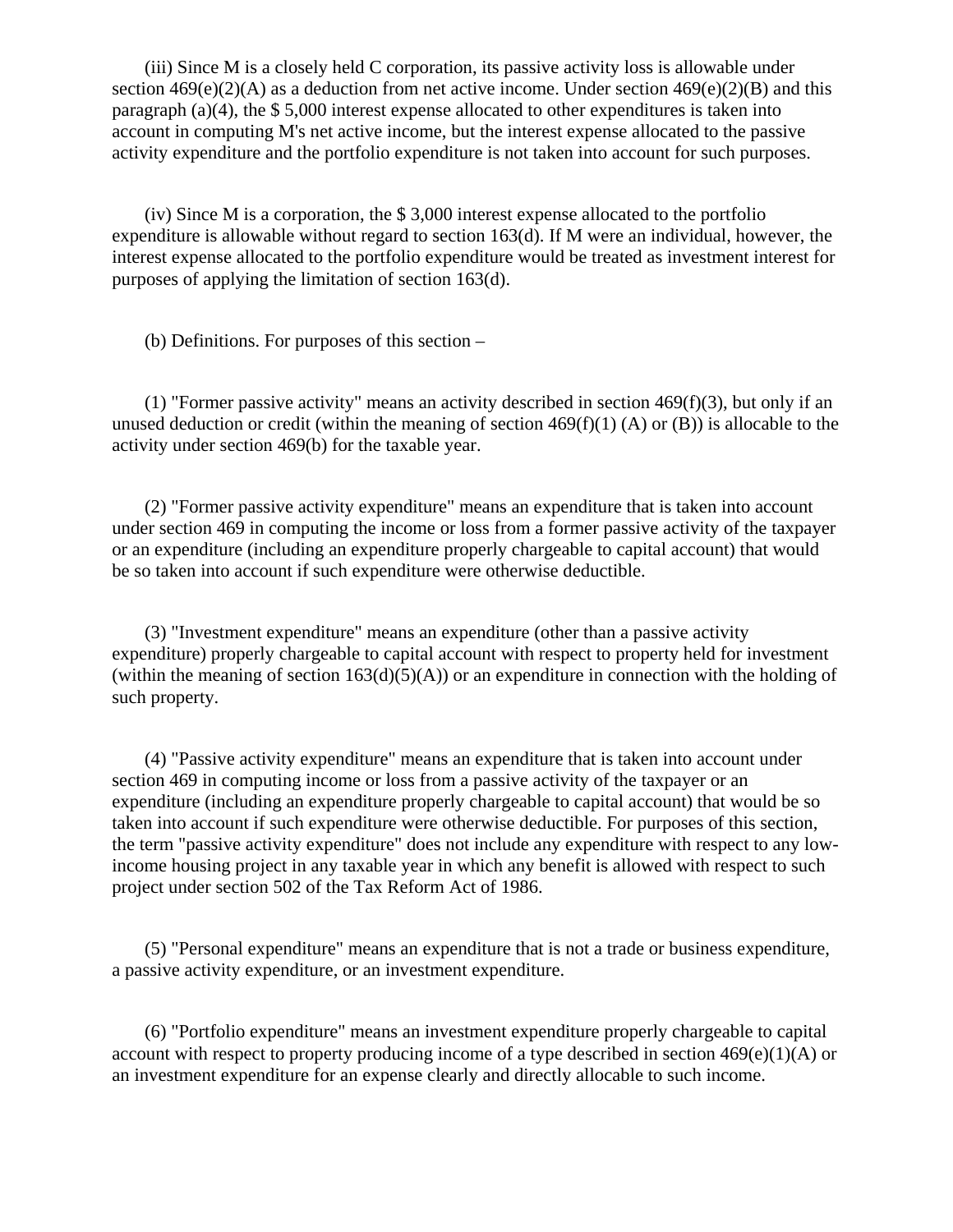(7) "Trade or business expenditure" means an expenditure (other than a passive activity expenditure or an investment expenditure) in connection with the conduct of any trade or business other than the trade or business of performing services as an employee.

 (c) Allocation of debt and interest expense -- (1) Allocation in accordance with use of proceeds. Debt is allocated to expenditures in accordance with the use of the debt proceeds and, except as provided in paragraph (m) of this section, interest expense accruing on a debt during any period is allocated to expenditures in the same manner as the debt is allocated from time to time during such period. Except as provided in paragraph (m) of this section, debt proceeds and related interest expense are allocated solely by reference to the use of such proceeds, and the allocation is not affected by the use of an interest in any property to secure the repayment of such debt or interest. The following example illustrates the principles of this paragraph  $(c)(1)$ :

 Example. Taxpayer A, an individual, pledges corporate stock held for investment as security for a loan and uses the debt proceeds to purchase an automobile for personal use. Interest expense accruing on the debt is allocated to the personal expenditure to purchase the automobile even though the debt is secured by investment property.

 (2) Allocation period -- (i) Allocation of debt. Debt is allocated to an expenditure for the period beginning on the date the proceeds of the debt are used or treated as used under the rules of this section to make the expenditure and ending on the earlier of –

(A) The date the debt is repaid; or

 (B) The date the debt is reallocated in accordance with the rules in paragraphs (c)(4) and (j) of this section.

 (ii) Allocation of interest expense -- (A) In general. Except as otherwise provided in paragraph (m) of this section, interest expense accruing on a debt for any period is allocated in the same manner as the debt is allocated from time to time, regardless of when the interest is paid.

 (B) Effect of compounding. Accrued interest is treated as a debt until it is paid and any interest accruing on unpaid interest is allocated in the same manner as the unpaid interest is allocated. For the taxable year in which a debt is reallocated under the rules in paragraphs (c)(4) and (j) of this section, however, compound interest accruing on such debt (other than compound interest accruing on interest that accrued before the beginning of the year) may be allocated between the original expenditure and the new expenditure on a straight-line basis (i.e., by allocating an equal amount of such interest expense to each day during the taxable year). In addition, a taxpayer may treat a year as consisting of 12 30-day months for purposes of allocating interest on a straight-line basis.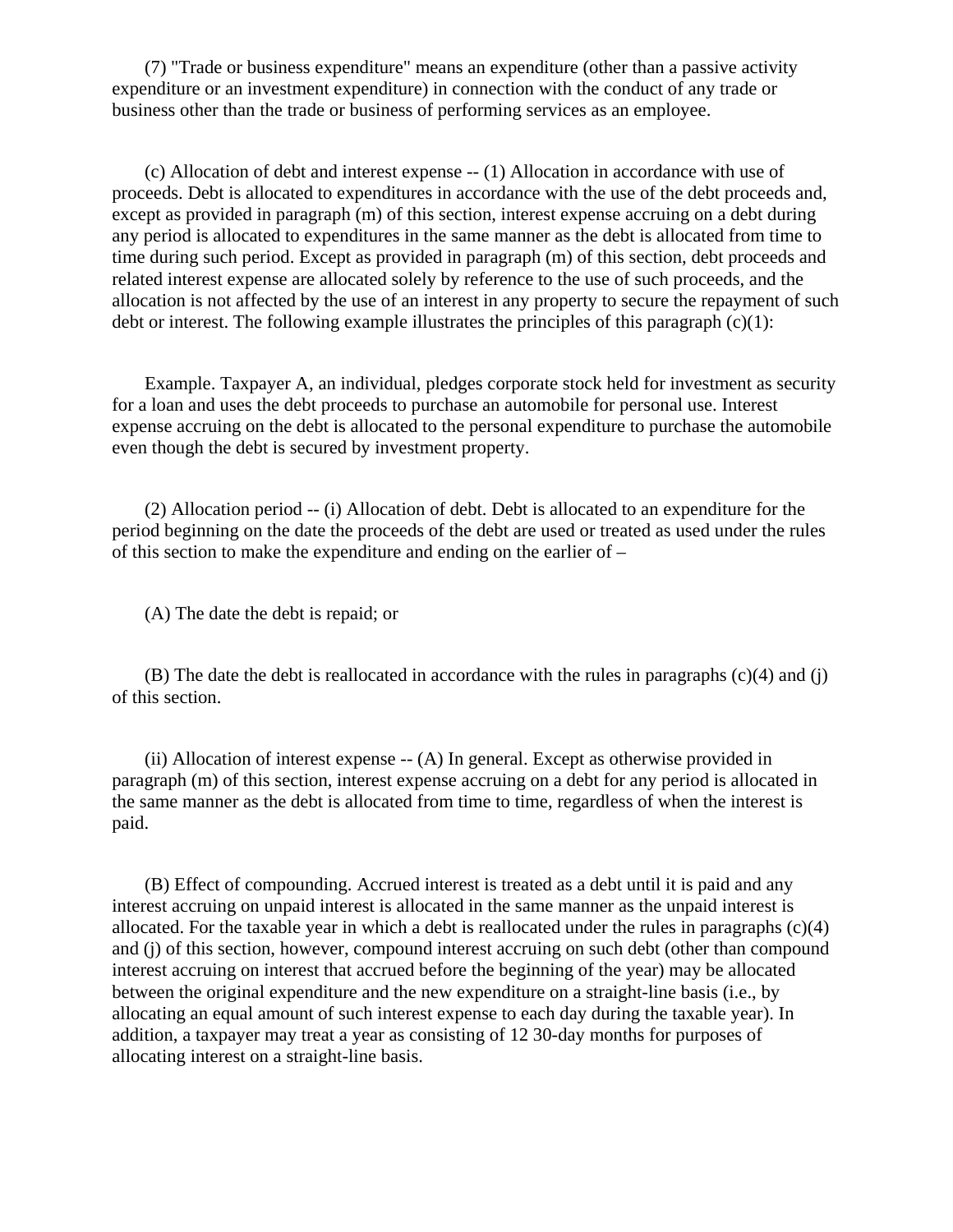(C) Accrual of interest expense. For purposes of this paragraph  $(c)(2)(ii)$ , the amount of interest expense that accrues during any period is determined by taking into account relevant provisions of the loan agreement and any applicable law such as sections 163(e), 483, and 1271 through 1275.

(iii) Examples. The following examples illustrate the principles of this paragraph  $(c)(2)$ :

 Example (1). (i) On January 1, taxpayer B, a calendar year taxpayer, borrows \$ 1,000 at an interest rate of 11 percent, compounded semiannually. B immediately uses the debt proceeds to purchase an investment security. On July 1, B sells the investment security for \$ 1,000 and uses the sales proceeds to make a passive activity expenditure. On December 31, B pays accrued interest on the \$ 1,000 debt for the entire year.

(ii) Under this paragraph  $(c)(2)$  and paragraph (j) of this section, the \$1,000 debt is allocated to the investment expenditure for the period from January 1 through June 30, and to the passive activity expenditure from July 1 through December 31. Interest expense accruing on the \$ 1,000 debt is allocated in accordance with the allocation of the debt from time to time during the year even though the debt was allocated to the passive activity expenditure on the date the interest was paid. Thus, the \$ 55 interest expense for the period from January 1 through June 30 is allocated to the investment expenditure. In addition, during the period from July 1 through December 31, the interest expense allocated to the investment expenditure is a debt, the proceeds of which are treated as used to make an investment expenditure. Accordingly, an additional \$ 3 of interest expense for the period from July 1 through December 31 (\$ 55 X .055) is allocated to the investment expenditure. The remaining \$ 55 of interest expense for the period from July 1 through December 31 (\$ 1,000 X .055) is allocated to the passive activity expenditure.

(iii) Alternatively, under the rule in paragraph  $(c)(2)(ii)(B)$  of this section, B may allocate the interest expense on a straight-line basis and may also treat the year as consisting of 12 30-day months for this purpose. In that case,  $$56.50$  of interest expense (180/360 X  $$113$ ) would be allocated to the investment expenditure and the remaining \$ 56.50 of interest expense would be allocated to the passive activity expenditure.

 Example (2). On January 1, 1988, taxpayer C borrows \$ 10,000 at an interest rate of 11 percent, compounded annually. All interest and principal on the debt is payable in a lump sum on December 31, 1992. C immediately uses the debt proceeds to make a passive activity expenditure. C materially participates in the activity in 1990, 1991, and 1992. Therefore, under paragraphs  $(c)(2)$  (i) and (j) of this section, the debt is allocated to a passive activity expenditure from January 1, 1988, through December 31, 1989, and to a former passive activity expenditure from January 1, 1990, through December 31, 1992. In accordance with the loan agreement (and consistent with § 1.1272-1(d)(1) of the proposed regulations, *51 FR 12022,* April 8, 1986), interest expense accruing during any period is determined on the basis of annual compounding. Accordingly, the interest expense on the debt is allocated as follows:

Year Amount Amount Expenditure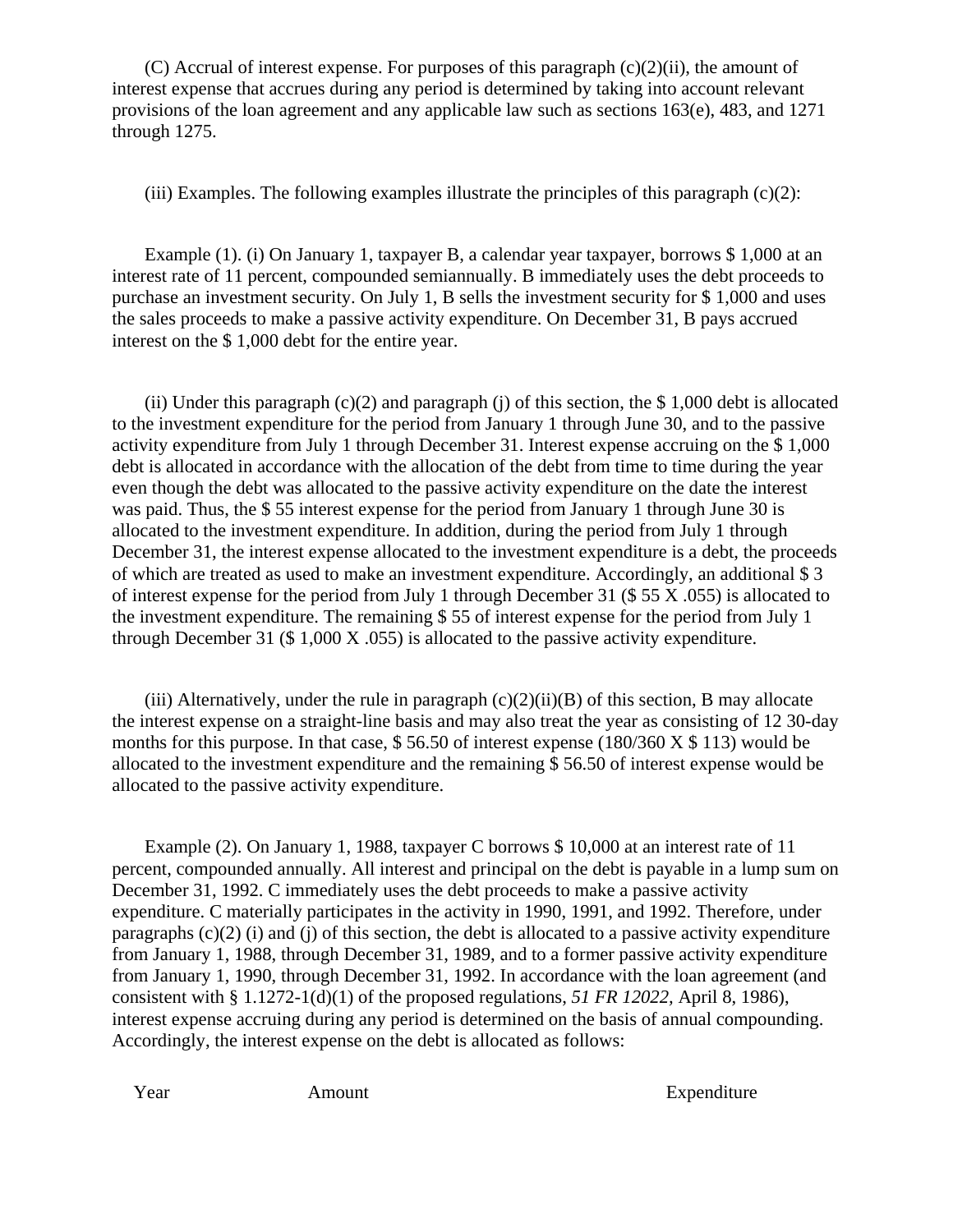| Year | Amount                      |         | Expenditure              |
|------|-----------------------------|---------|--------------------------|
| 1988 | $$10,000 \times .11$        | \$1,100 | Passive activity.        |
| 1989 | $11,100 \text{ x } .11$     | 1,221   | Passive activity.        |
| 1990 | $12,321 \times .11 = 1,355$ |         |                          |
|      | 1,355 x 2,321/12,321        | 255     | Passive activity.        |
|      | 1,355 x 10,000/12,321       | 1,100   | Former passive activity. |
|      |                             | 1,355   |                          |
| 1991 | $13,676$ x $.11 = 1,504$    |         |                          |
|      | 1,504 x 2,576/13,676        | 283     | Passive activity.        |
|      | 1,504 x 11,100/13,676       | 1,221   | Former passive activity. |
|      |                             | 1,504   |                          |
| 1992 | $15,180 \times .11 = 1,670$ |         |                          |
|      | $1,670 \times 2,859/15,180$ | 315     | Passive activity.        |
|      | 1,670 x 12,321/15,180       | 1,355   | Former passive activity. |
|      |                             | 1,670   |                          |
|      |                             |         |                          |

 (3) Allocation of debt; proceeds not disbursed to borrower -- (i) Third-party financing. If a lender disburses debt proceeds to a person other than the borrower in consideration for the sale or use of property, for services, or for any other purpose, the debt is treated for purposes of this section as if the borrower used an amount of the debt proceeds equal to such disbursement to make an expenditure for such property, services, or other purpose.

 (ii) Debt assumptions not involving cash disbursements. If a taxpayer incurs or assumes a debt in consideration for the sale or use of property, for services, or for any other purpose, or takes property subject to a debt, and no debt proceeds are disbursed to the taxpayer, the debt is treated for purposes of this section as if the taxpayer used an amount of the debt proceeds equal to the balance of the debt outstanding at such time to make an expenditure for such property, services, or other purpose.

 (4) Allocation of debt; proceeds deposited in borrower's account -- (i) Treatment of deposit. For purposes of this section, a deposit of debt proceeds in an account is treated as an investment expenditure, and amounts held in an account (whether or not interest bearing) are treated as property held for investment. Debt allocated to an account under this paragraph (c)(4)(i) must be reallocated as required by paragraph (j) of this section whenever debt proceeds held in the account are used for another expenditure. This paragraph  $(c)(4)$  provides rules for determining when debt proceeds are expended from the account. The following example illustrates the principles of this paragraph  $(c)(4)(i)$ :

 Example. Taxpayer C, a calendar year taxpayer, borrows \$ 100,000 on January 1 and immediately uses the proceeds to open a noninterest-bearing checking account. No other amounts are deposited in the account during the year, and no portion of the principal amount of the debt is repaid during the year. On April 1, C uses \$ 20,000 of the debt proceeds held in the account for a passive activity expenditure. On September 1, C uses an additional \$ 40,000 of the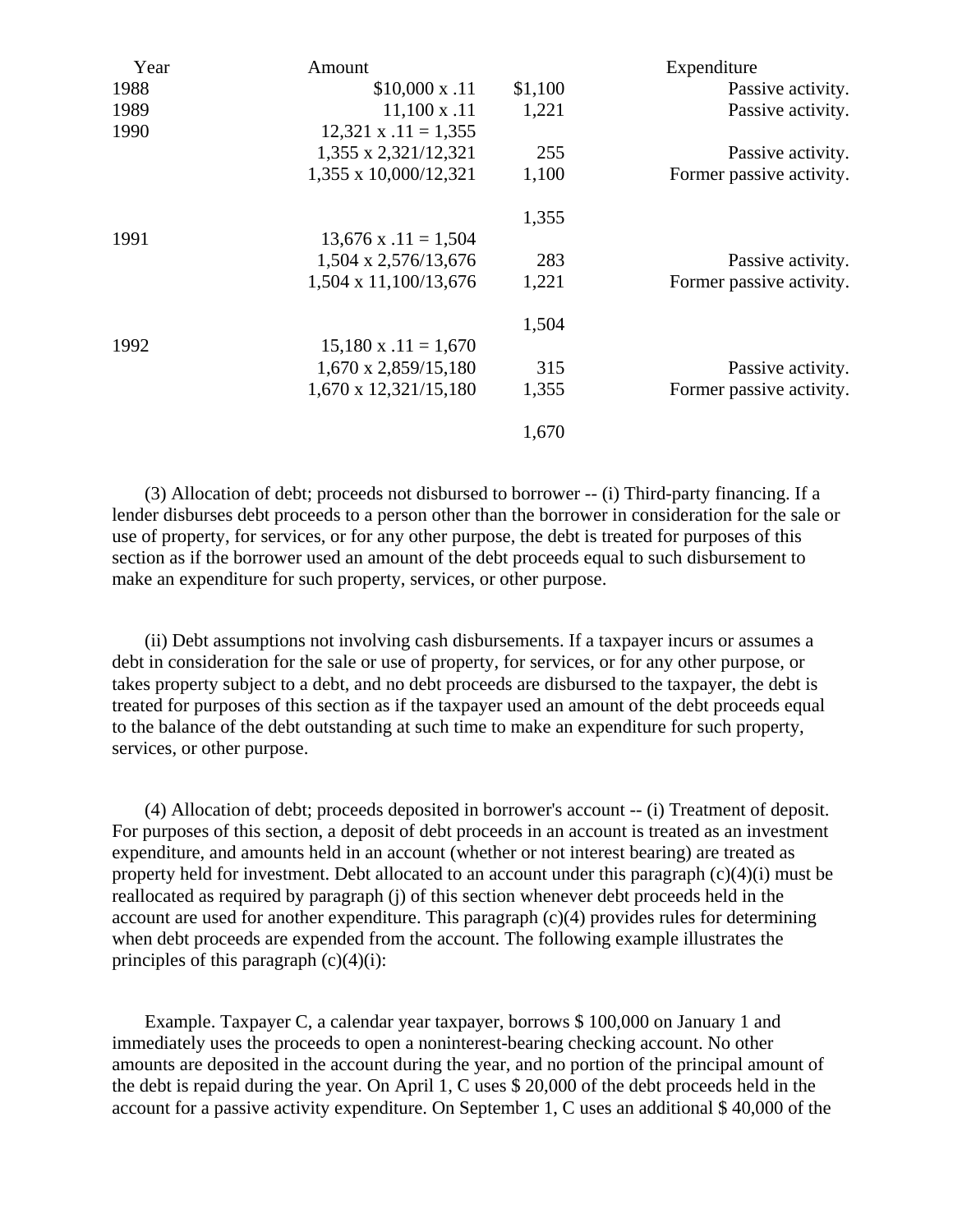debt proceeds held in the account for a personal expenditure. Under this paragraph  $(c)(4)(i)$ , from January 1 through March 31 the entire \$ 100,000 debt is allocated to an investment expenditure for the account. From April 1 through August 31, \$ 20,000 of the debt is allocated to the passive activity expenditure, and \$ 80,000 of the debt is allocated to the investment expenditure for the account. From September 1 through December 31, \$ 40,000 of the debt is allocated to the personal expenditure, \$ 20,000 is allocated to the passive activity expenditure, and \$ 40,000 is allocated to an investment expenditure for the account.

 (ii) Expenditures from account; general ordering rule. Except as provided in paragraph  $(c)(4)(iii)$  (B) or  $(C)$  of this section, debt proceeds deposited in an account are treated as expended before –

 (A) Any unborrowed amounts held in the account at the time such debt proceeds are deposited; and

 (B) Any amounts (borrowed or unborrowed) that are deposited in the account after such debt proceeds are deposited.

The following example illustrates the application of this paragraph  $(c)(4)(ii)$ :

 Example. On January 10, taxpayer E opens a checking account, depositing \$ 500 of proceeds of Debt A and \$ 1,000 of unborrowed funds. The following chart summarizes the transactions which occur during the year with respect to the account:

|         | Date | Transaction                                          |
|---------|------|------------------------------------------------------|
| Jan. 10 |      | \$500 proceeds of Debt A and \$1,000 unborowed funds |
|         |      | deposited.                                           |
| Jan. 11 |      | \$500 proceeds of Debt B deposited.                  |
| Feb. 17 |      | \$800 personal expenditure.                          |
| Feb. 26 |      | \$700 passive activity expenditure.                  |
| June 21 |      | \$1,000 proceeds of Debt C deposited.                |
| Nov. 24 |      | \$800 investment expenditure.                        |
| Dec. 20 |      | \$600 personal expenditure.                          |

The \$ 800 personal expenditure is treated as made from the \$ 500 proceeds of Debt A and \$ 300 of the proceeds of Debt B. The \$ 700 passive activity expenditure is treated as made from the remaining \$ 200 proceeds of Debt B and \$ 500 of unborrowed funds. The \$ 800 investment expenditure is treated as made entirely from the proceeds of Debt C. The \$ 600 personal expenditure is treated as made from the remaining \$ 200 proceeds of Debt C and \$ 400 of unborrowed funds. Under paragraph  $(c)(4)(i)$  of this section, debt is allocated to an investment expenditure for periods during which debt proceeds are held in the account.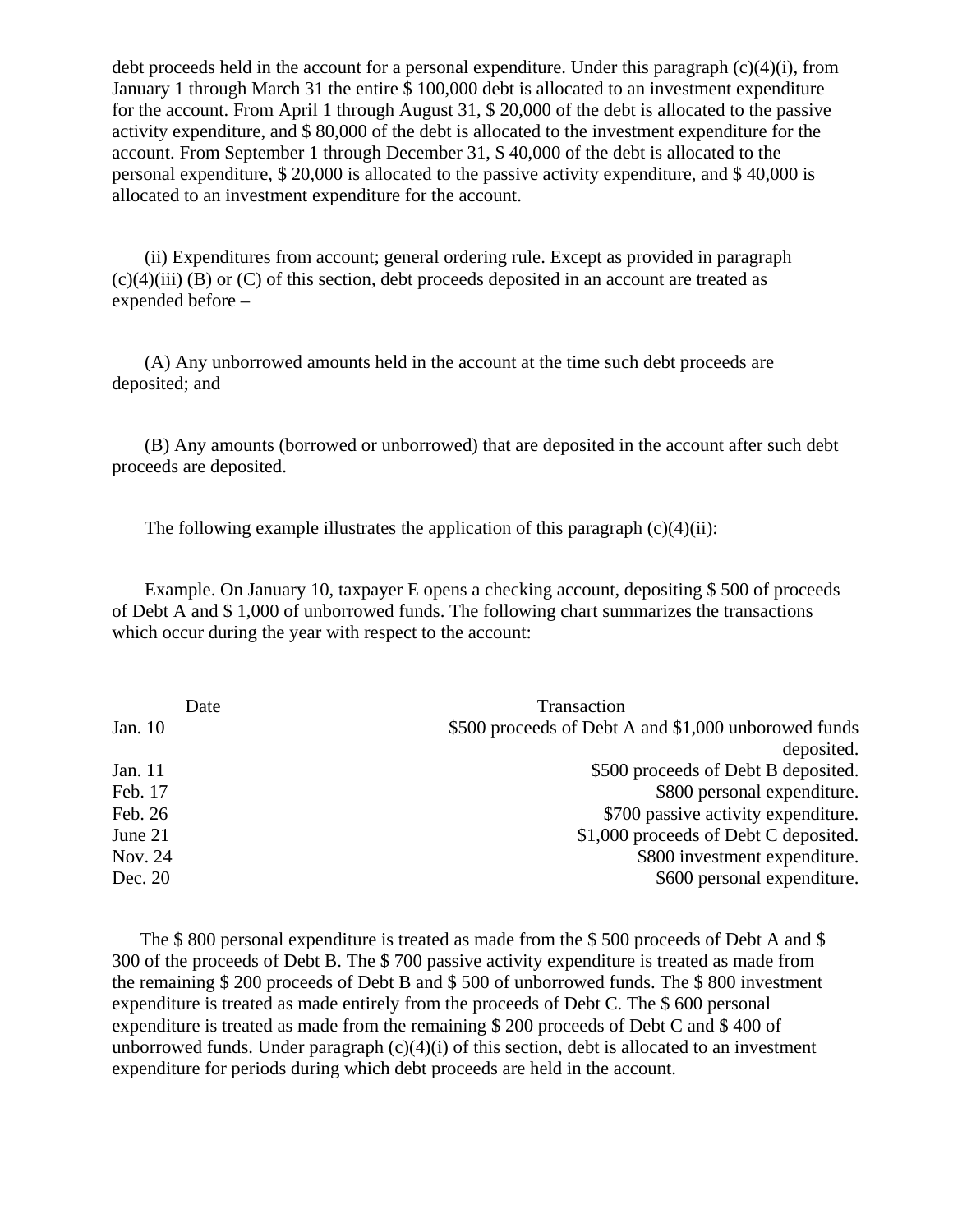(iii) Expenditures from account; supplemental ordering rules -- (A) Checking or similar accounts. Except as otherwise provided in this paragraph (c)(4)(iii), an expenditure from a checking or similar account is treated as made at the time the check is written on the account, provided the check is delivered or mailed to the payee within a reasonable period after the writing of the check. For this purpose, the taxpayer may treat checks written on the same day as written in any order. In the absence of evidence to the contrary, a check is presumed to be written on the date appearing on the check and to be delivered or mailed to the payee within a reasonable period thereafter. Evidence to the contrary may include the fact that a check does not clear within a reasonable period after the date appearing on the check.

 (B) Expenditures within 15 days after deposit of borrowed funds. The taxpayer may treat any expenditure made from an account within 15 days after debt proceeds are deposited in such account as made from such proceeds to the extent thereof even if under paragraph  $(c)(4)(ii)$  of this section the debt proceeds would be treated as used to make one or more other expenditures. Any such expenditures and the debt proceeds from which such expenditures are treated as made are disregarded in applying paragraph (c)(4)(ii) of this section. The following examples illustrate the application of this paragraph  $(c)(4)(iii)(B)$ :

 Example (1). Taxpayer D incurs a \$ 1,000 debt on June 5 and immediately deposits the proceeds in an account ("Account A"). On June 17, D transfers \$ 2,000 from Account A to another account ("Account B"). On June 30, D writes a \$ 1,500 check on Account B for a passive activity expenditure. In addition, numerous deposits of borrowed and unborrowed amounts and expenditures occur with respect to both accounts throughout the month of June. Notwithstanding these other transactions, D may treat \$ 1,000 of the deposit to Account B on June 17 as an expenditure from the debt proceeds deposited in Account A on June 5. In addition, D may similarly treat \$ 1,000 of the passive activity expenditure on June 30 as made from debt proceeds treated as deposited in Account B on June 17.

Example (2). The facts are the same as in the example in paragraph  $(c)(4)(ii)$  of this section, except that the proceeds of Debt B are deposited on February 11 rather than on January 11. Since the \$ 700 passive activity expenditure occurs within 15 days after the proceeds of Debt B are deposited in the account, E may treat such expenditure as being made from the proceeds of Debt B to the extent thereof. If E treats the passive activity expenditure in this manner, the expenditures from the account are treated as follows: The \$ 800 personal expenditure is treated as made from the \$ 500 proceeds of Debt A and \$ 300 of unborrrowed funds. The \$ 700 passive activity expenditure is treated as made from the \$ 500 proceeds of Debt B and \$ 200 of unborrowed funds. The remaining expenditures are treated as in the example in paragraph  $(c)(4)(ii)$  of this section.

 (C) Interest on segregated account. In the case of an account consisting solely of the proceeds of a debt and interest earned on such account, the taxpayer may treat any expenditure from such account as made first from amounts constituting interest (rather than debt proceeds) to the extent of the balance of such interest in the account at the time of the expenditure, determined by applying the rules in this paragraph  $(c)(4)$ . To the extent any expenditure is treated as made from interest under this paragraph  $(c)(4)(iii)(C)$ , the expenditure is disregarded in applying paragraph  $(c)(4)(ii)$  of this section.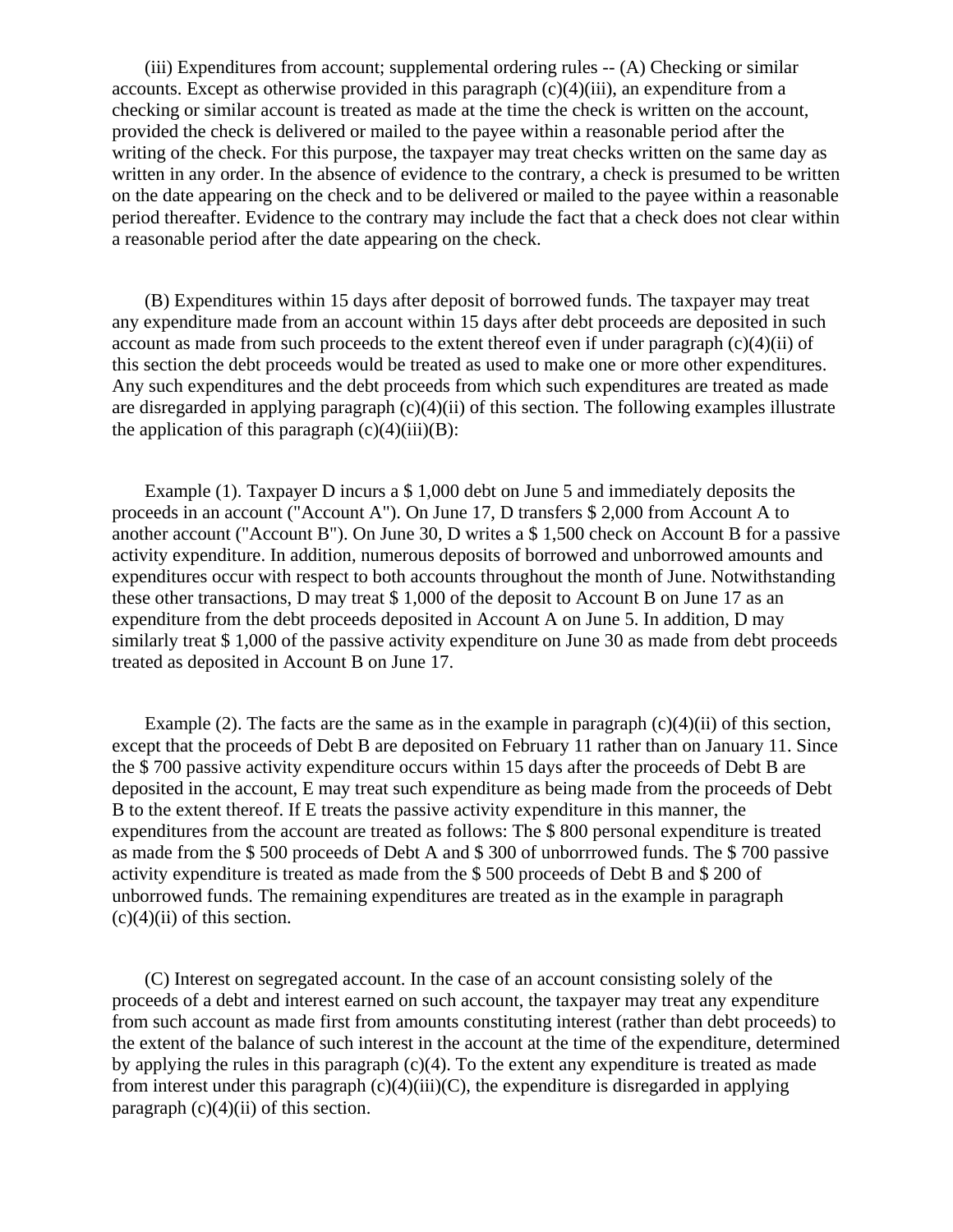(iv) Optional method for determining date of reallocation. Solely for the purpose of determining the date on which debt allocated to an account under paragraph  $(c)(4)(i)$  of this section is reallocated, the taxpayer may treat all expenditures made during any calendar month from debt proceeds in the account as occurring on the later of the first day of such month or the date on which such debt proceeds are deposited in the account. This paragraph  $(c)(4)(iv)$  applies only if all expenditures from an account during the same calendar month are similarly treated. The following example illustrates the application of this paragraph  $(c)(4)(iv)$ :

 Example. On January 10, taxpayer G opens a checking account, depositing \$ 500 of proceeds of Debt A and \$ 1,000 of unborrowed funds. The following chart summarizes the transactions which occur during the year with respect to the account (note that these facts are the same as the facts of the example in paragraph  $(c)(4)(ii)$  of this section):

|         | Date | Transaction                                           |
|---------|------|-------------------------------------------------------|
| Jan. 10 |      | \$500 proceeds of Debt A and \$1,000 unborrowed funds |
|         |      | deposited.                                            |
| Jan. 11 |      | \$500 proceeds of Debt B deposited.                   |
| Feb. 17 |      | \$800 personal expenditure.                           |
| Feb. 26 |      | \$700 passive activity expenditure.                   |
| June 21 |      | \$1,000 proceeds of Debt C deposited.                 |
| Nov. 24 |      | \$800 investment expenditure.                         |
| Dec. 20 |      | \$600 personal expenditure.                           |
|         |      |                                                       |

Assume that G chooses to apply the optional rule of this paragraph (c)(4)(iv) to all expenditures. For purposes of determining the date on which debt is allocated to the \$ 800 personal expenditure made on February 17, the \$ 500 treated as made from the proceeds of Debt A and the \$ 300 treated as made from the proceeds of Debt B are treated as expenditures occurring on February 1. Accordingly, Debt A is allocated to an investment expenditure for the account from January 10 through January 31 and to the personal expenditure from February 1 through December 31, and \$ 300 of Debt B is allocated to an investment expenditure for the account from January 11 through January 31 and to the personal expenditure from February 1 through December 31. The remaining \$ 200 of Debt B is allocated to an investment expenditure for the account from January 11 through January 31 and to the passive activity expenditure from February 1 through December 31. The \$ 800 of Debt C used to make the investment expenditure on November 24 is allocated to an investment expenditure for the account from June 21 through October 31 and to an investment expenditure from November 1 through December 31. The remaining \$ 200 of Debt C is allocated to an investment expenditure for the account from June 21 through November 30 and to a personal expenditure from December 1 through December 31.

 (v) Simultaneous deposits -- (A) In general. If the proceeds of two or more debts are deposited in an account simultaneously, such proceeds are treated for purposes of this paragraph (c)(4) as deposited in the order in which the debts were incurred.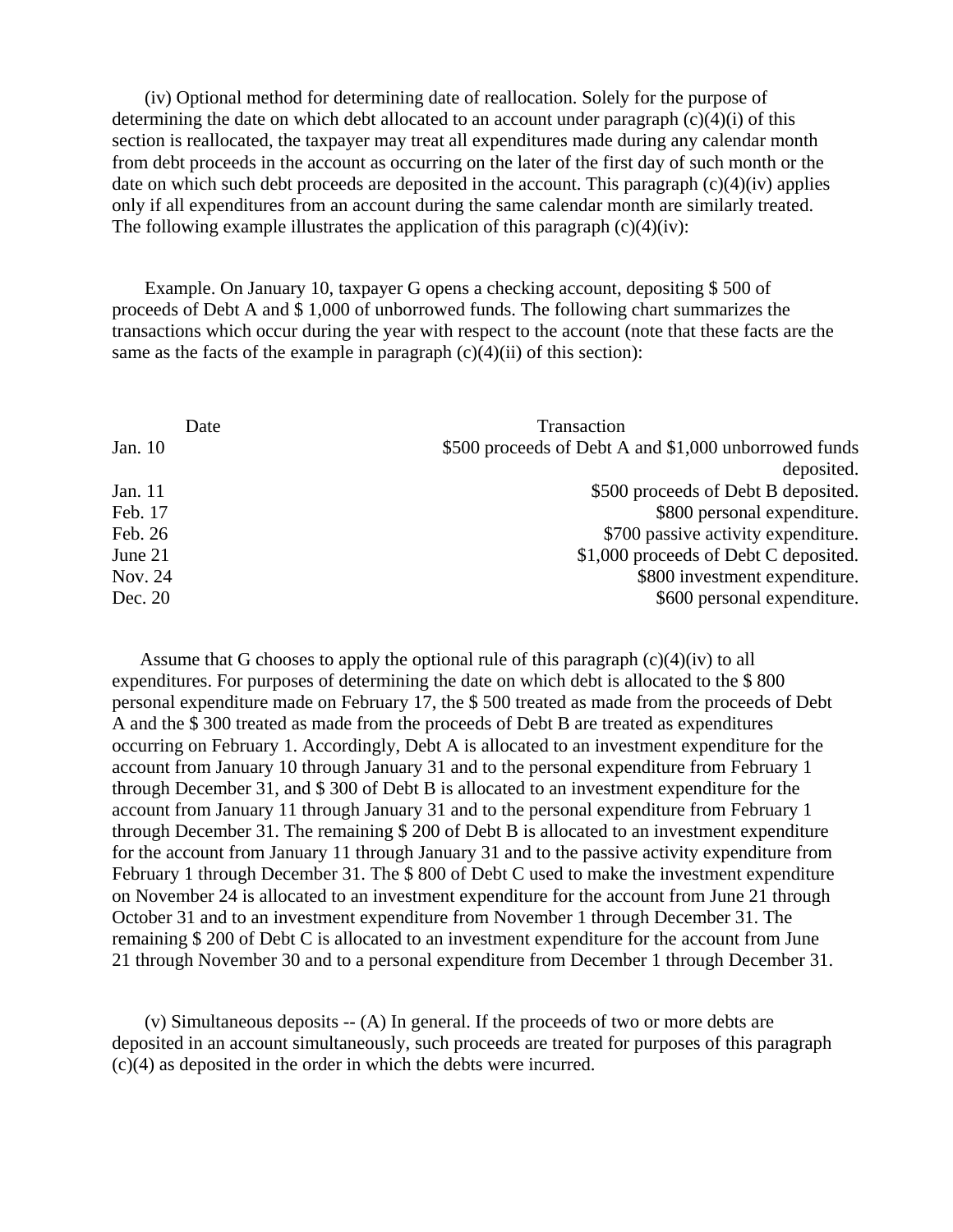(B) Order in which debts incurred. If two or more debts are incurred simultaneously or are treated under applicable law as incurred simultaneously, the debts are treated for purposes of this paragraph  $(c)(4)(v)$  as incurred in any order the taxpayer selects.

 (C) Borrowings on which interest accrues at different rates. If interest does not accrue at the same fixed or variable rate on the entire amount of a borrowing, each portion of the borrowing on which interest accrues at a different fixed or variable rate is treated as a separate debt for purposes of this paragraph  $(c)(4)(v)$ .

 (vi) Multiple accounts. The rules in this paragraph (c)(4) apply separately to each account of a taxpayer.

 (5) Allocation of debt; proceeds received in cash -- (i) Expenditure within 15 days of receiving debt proceeds. If a taxpayer receives the proceeds of a debt in cash, the taxpayer may treat any cash expenditure made within 15 days after receiving the cash as made from such debt proceeds to the extent thereof and may treat such expenditure as made on the date the taxpayer received the cash. The following example illustrates the rule in this paragraph  $(c)(5)(i)$ :

 Example. Taxpayer F incurs a \$ 1,000 debt on August 4 and receives the debt proceeds in cash. F deposits \$ 1,500 cash in an account on August 15 and on August 27 writes a check on the account for a passive activity expenditure. In addition, F engages in numerous other cash transactions throughout the month of August, and numerous deposits of borrowed and unborrowed amounts and expenditures occur with respect to the account during the same period. Notwithstanding these other transactions, F may treat \$ 1,000 of the deposit on August 15 as an expenditure made from the debt proceeds on August 4. In addition, under the rule in paragraph  $(c)(4)(v)(B)$  of this section, F may treat the passive activity expenditure on August 27 as made from the \$ 1,000 debt proceeds treated as deposited in the account.

(ii) Other expenditures. Except as provided in paragraphs  $(c)(5)$  (i) and (iii) of this section, any debt proceeds a taxpayer (other than a corporation) receives in cash are treated as used to make personal expenditures. For purposes of this paragraph (c)(5), debt proceeds are received in cash if, for example, a withdrawal of cash from an account is treated under the rules of this section as an expenditure of debt proceeds.

(iii) Special rules for certain taxpayers.

(6) Special rules -- (i) Qualified residence debt.

 (ii) Debt used to pay interest. To the extent proceeds of a debt are used to pay interest, such debt is allocated in the same manner as the debt on which such interest accrued is allocated from time to time. The following example illustrates the application of this paragraph  $(c)(6)(ii)$ :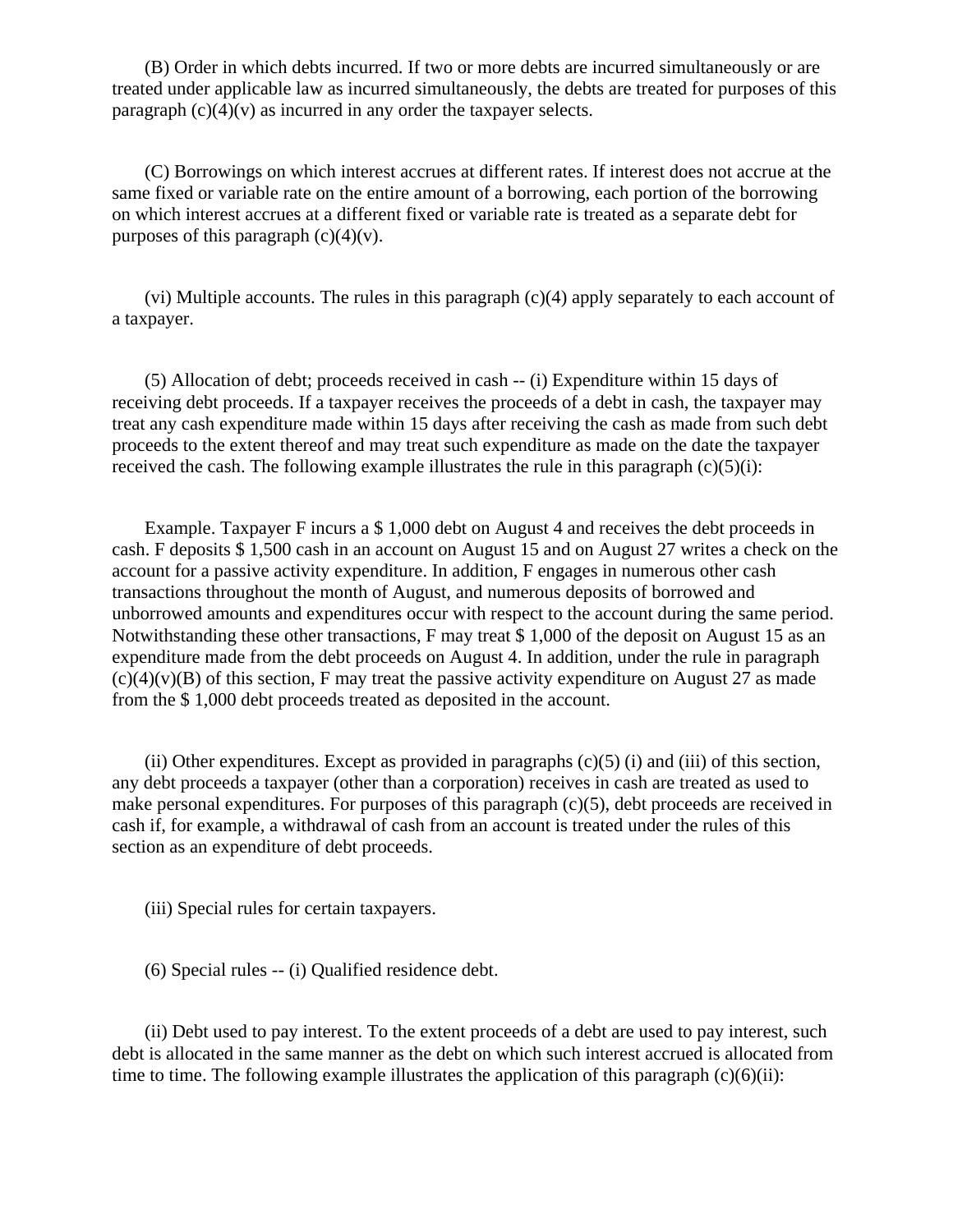Example. On January 1, taxpayer H incurs a debt of \$ 1,000, bearing interest at an annual rate of 10 percent, compounded annually, payable at the end of each year ("Debt A"). H immediately opens a checking account, in which H deposits the proceeds of Debt A. No other amounts are deposited in the account during the year. On April 1, H writes a check for a personal expenditure in the amount of \$ 1,000. On December 31, H borrows \$ 100 ("Debt B") and immediately uses the proceeds of Debt B to pay the accrued interest of \$ 100 on Debt A. From January 1 through March 31, Debt A is allocated, under the rule in paragraph (c)(4)(i) of this section, to the investment expenditure for the account. From April 1 through December 31, Debt A is allocated to the personal expenditure. Under the rule in paragraph  $(c)(2)(ii)$  of this section, \$ 25 of the interest on Debt A for the year is allocated to the investment expenditure, and \$ 75 of the interest on Debt A for the year is allocated to the personal expenditure. Accordingly, for the purpose of allocating the interest on Debt B for all periods until Debt B is repaid, \$ 25 of Debt B is allocated to the investment expenditure, and \$ 75 of Debt B is allocated to the personal expenditure.

 (iii) Debt used to pay borrowing costs -- (A) Borrowing costs with respect to different debt. To the extent the proceeds of a debt (the "ancillary debt") are used to pay borrowing costs (other than interest) with respect to another debt (the "primary debt"), the ancillary debt is allocated in the same manner as the primary debt is allocated from time to time. To the extent the primary debt is repaid, the ancillary debt will continue to be allocated in the same manner as the primary debt was allocated immediately before its repayment. The following example illustrates the rule in this paragraph  $(c)(6)(iii)(A)$ :

 Example. Taxpayer I incurs debts of \$ 60,000 ("Debt A") and \$ 10,000 ("Debt B"). I immediately uses \$ 30,000 of the proceeds of Debt A to make a trade or business expenditure, \$ 20,000 to make a passive activity expenditure, and \$ 10,000 to make an investment expenditure. I immediately use \$ 3,000 of the proceeds of Debt B to pay borrowing costs (other than interest) with respect to Debt A (such as loan origination, loan commitment, abstract, and recording fees) and deposits the remaining  $$ 7,000$  in an account. Under the rule in this paragraph (c)(6)(iii)(A), the \$ 3,000 of Debt B used to pay expenses of incurring Debt A is allocated \$ 1,500 to the trade or business expenditure (\$ 3,000 X  $$30,000/\$$  60,000), \$ 1,000 to the passive activity expenditure (\$ 3,000 X \$ 20,000/\$ 60,000), and \$ 500 (\$ 3,000 X \$ 10,000/\$ 60,000) to the investment expenditure. The manner in which the \$ 3,000 of Debt B used to pay expenses of incurring Debt A is allocated may change if the allocation of Debt A changes, but such allocation will be unaffected by any repayment of Debt A. The remaining \$7,000 of Debt B is allocated to an investment expenditure for the account until such time, if any, as this amount is used for a different expenditure.

 (B) Borrowing costs with respect to same debt. To the extent the proceeds of a debt are used to pay borrowing costs (other than interest) with respect to such debt, such debt is allocated in the same manner as the remaining debt is allocated from time to time. The remaining debt for this purpose is the portion of the debt that is not used to pay borrowing costs (other than interst) with respect to such debt. Any repayment of the debt is treated as a repayment of the debt allocated under this paragraph  $(c)(6)(iii)(B)$  and the remaining debt is the same proportion as such amount bear to each other. The following example illustrates the application of this paragraph  $(c)(6)(iii)(B)$ :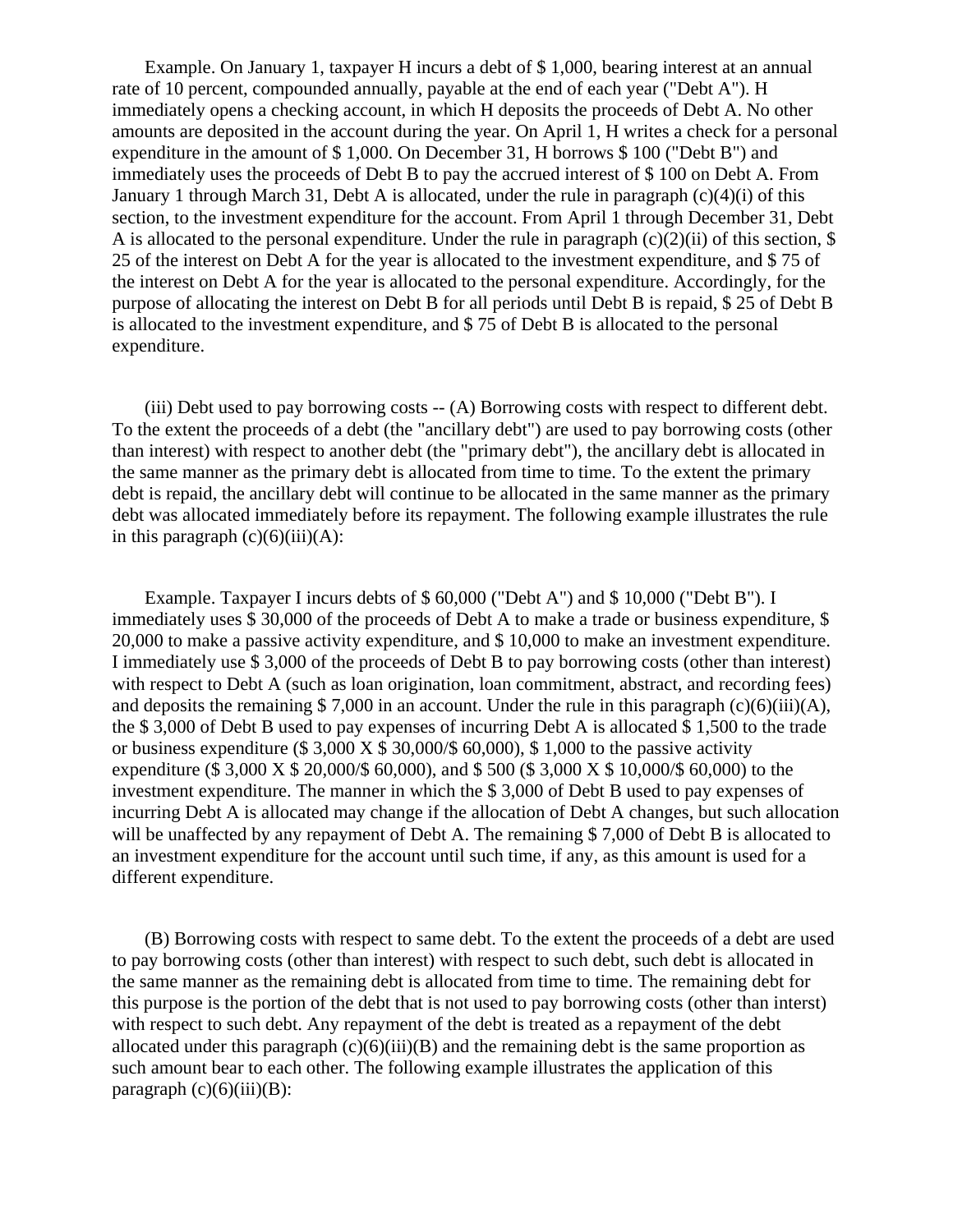Example. (i) Taxpayer J borrows \$ 85,000. The lender disburses \$ 80,000 of this amount to J, retaining \$ 5,000 for borrowing costs (other than interest) with respect to the loan. J immediately uses \$ 40,000 of the debt proceeds to make a personal expenditure, \$ 20,000 to make a passive activity expenditure, and \$ 20,000 to make an investment expenditure. Under the rule in this paragraph (c)(6)(iii)(B), the  $$5,000$  used to pay borrowing costs is allocated  $$2,500$ (\$ 5,000 X \$ 40,000/\$ 80,000) to the personal expenditure, \$ 1,250 (\$ 5,000 X \$ 20,000/\$ 80,000) to the investment expenditure. The manner in which this \$ 5,000 is allocated may change if the allocation of the remaining \$ 80,000 of debt is changed.

 (ii) Assume that J repays \$ 50,000 of the debt. The repayment is treated as a repayment of \$ 2,941 (\$ 50,000 x \$ 5,000/\$ 85,000) of the debt used to pay borrowing costs and a repayment of \$ 47,059 (\$ 50,000 x \$ 80,000/\$ 85,000) of the remaining debt. Under paragraph (d) of this section, J is treated as repaying the \$42,500 of debt allocated to the personal expenditure (\$ 2,500 of debt used to pay borrowing costs and \$ 40,000 of remaining debt). In addition, assuming that under paragraph  $(d)(2)$  J chooses to treat the allocation to the passive activity expenditure as having occurred before the allocation to the investment expenditure, J is treated as repaying \$ 7,500 of debt allocated to the passive activity expenditure (\$ 441 of debt used to pay borrowing costs and \$ 7,059 of remaining debt).

 (iv) Allocation of debt before actual receipt of debt proceeds. If interest properly accrues on a debt during any period before the debt proceeds are actually received or used to make an expenditure, the debt is allocated to an investment expenditure for such period.

(7) Antiabuse rules.

 (d) Debt repayments -- (1) General ordering rule. If, at the time any portion of a debt is repaid, such debt is allocated to more than one expenditure, the debt is treated for purposes of this section as repaid in the following order:

(i) Amounts allocated to personal expenditures;

 (ii) Amounts allocated to investment expenditures and passive activity expenditures (other than passive activity expenditures described in paragraph  $(d)(1)(iii)$  of this section);

 (iii) Amounts allocated to passive activity expenditures in connection with a rental real estate activity with respect to which the taxpayer actively participates (within the meaning of section  $469(i)$ ;

(iv) Amounts allocated to former passive activity expenditures; and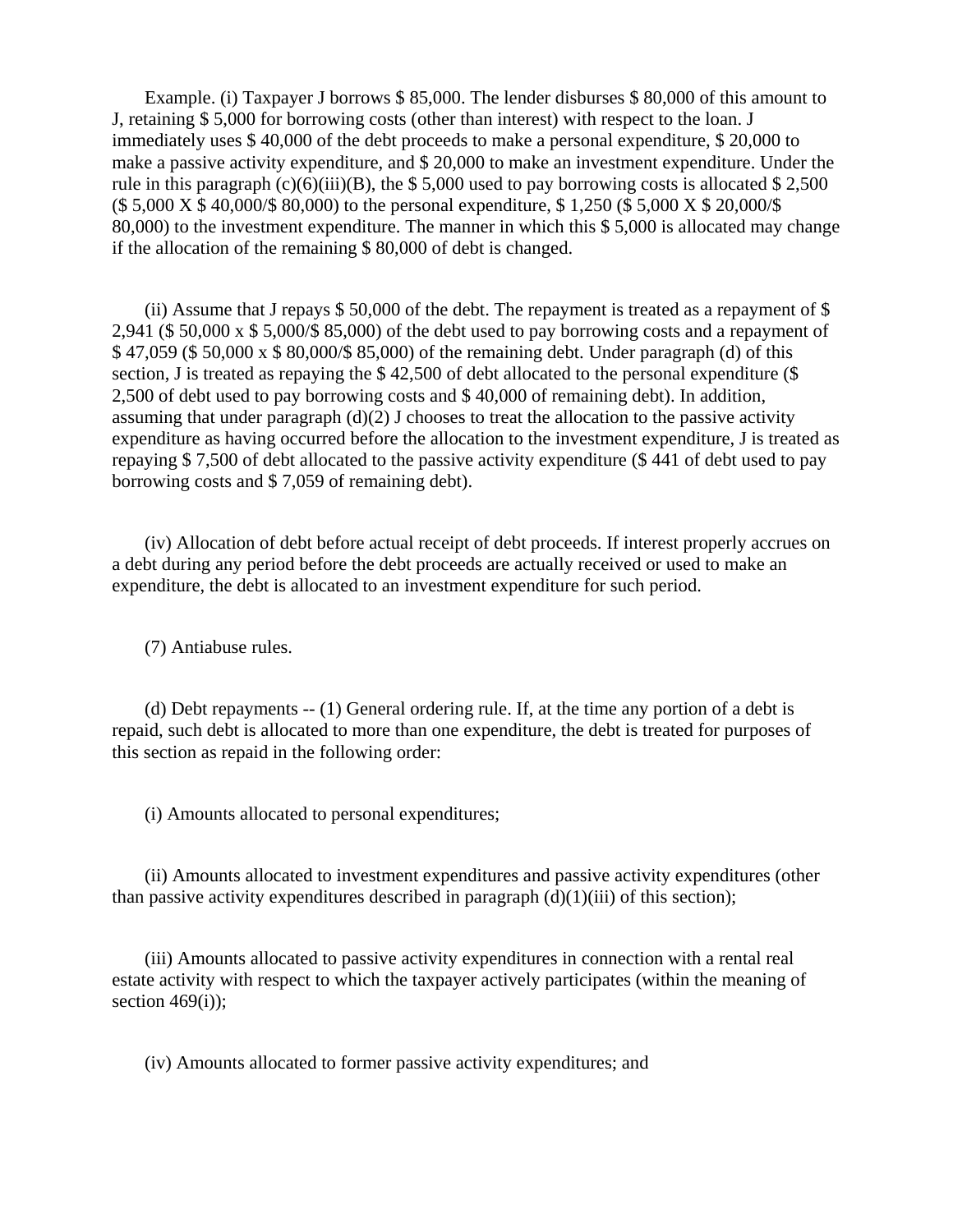(v) Amounts allocated to trade or business expenditures and to expenditures described in the last sentence of paragraph (b)(4) of this section.

 (2) Supplemental ordering rules for expenditures in same class. Amounts allocated to two or more expenditures that are described in the subdivision of paragraph (d)(1) of this section (e.g., amounts allocated to different personal expenditures) are treated as repaid in the order in which the amounts were allocated (or reallocated) to such expenditures. For purposes of this paragraph  $(d)(2)$ , the taxpayer may treat allocations and reallocations that occur on the same day as occurring in any order (without regard to the order in which expenditures are treated as made under paragraph  $(c)(4)(iii)(A)$  of this section).

 (3) Continuous borrowings. In the case of borrowings pursuant to a line of credit or similar account or arrangement that allows a taxpayer to borrow funds periodically under a single loan agreement –

 (i) All borrowings on which interest accrues at the same fixed or variable rate are treated as a single debt; and

 (ii) Borrowings or portions of borrowings on which interest accrues at different fixed or variable rates are treated as different debts, and such debts are treated as repaid for purposes of this paragraph (d) in the order in which such borrowings are treated as repaid under the loan agreement.

(4) Examples. The following examples illustrate the application of this paragraph (d):

 Example (1). Taxpayer B borrows \$ 100,000 ("Debt A") on July 12, immediately deposits the proceeds in an account, and uses the debt proceeds to make the following expenditures on the following dates:

August 31 -- \$ 40,000 passive activity expenditure #1.

October 5 -- \$ 20,000 passive activity expenditure #2.

December 24 -- \$ 40,000 personal expenditure.

 On January 19 of the following year, B repays \$ 90,000 of Debt A (leaving \$ 10,000 of Debt A outstanding). The \$ 40,000 of Debt A allocated to the personal expenditure, the \$ 40,000 allocated to passive activity expenditure #1, and \$ 10,000 of the \$ 20,000 allocated to passive activity expenditure #2 are treated as repaid.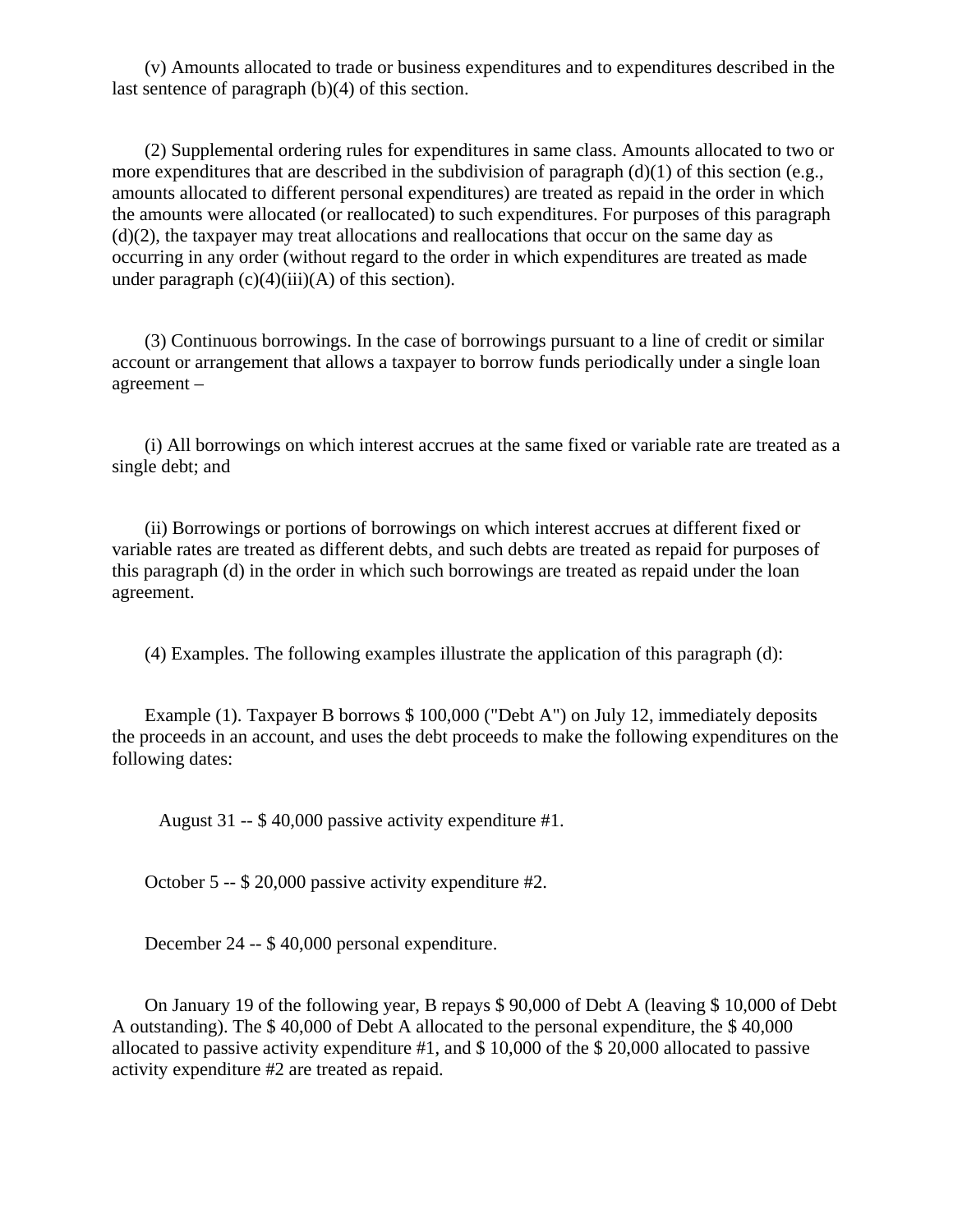Example (2). (i) Taxpayer A obtains a line of credit. Interest on any borrowing on the line of credit accrues at the lender's "prime lending rate" on the date of the borrowing plus two percentage points. The loan documents provide that borrowings on the line of credit are treated as repaid in the order the borrowings were made. A borrows \$ 30,000 ("Borrowing #1") on the line of credit and immediately uses \$ 20,000 of the debt proceeds to make a personal expenditure ("personal expenditure #1") and \$ 10,000 to make a trade or business expenditure ("trade or business expenditure #1"). A subsequently borrows another \$ 20,000 ("Borrowing #2") on the line of credit and immediately uses \$ 15,000 of the debt proceeds to make a personal expenditure ("personal expenditure #2") and \$ 5,000 to make a trade or business expenditure ("trade or business expenditure #2"). A then repays \$ 40,000 of the borrowings.

 (ii) If the prime lending rate plus two percentage points was the same on both the date of Borrowing #1 and the date of Borrowing #2, the borrowings are treated for purposes of this paragraph (d) as a single debt, and A is treated as having repaid \$ 35,000 of debt allocated to personal expenditure #1 and personal expenditure #2, and \$ 5,000 of debt allocated to trade or business expenditure #1.

 (iii) If the prime lending rate plus two percentage points was different on the date of Borrowing #1 and Borrowing #2, the borrowings are treated as two debts, and, in accordance with the loan agreement, the \$40,000 repaid amount is treated as a repayment of Borrowing #1 and \$ 10,000 of Borrowing #2. Accordingly, A is treated as having repaid \$ 20,000 of debt allocated to personal expenditure #1, \$ 10,000 of debt allocated to trade or business expenditure #1, and \$ 10,000 of debt allocated to personal expenditure #2.

 (e) Debt refinancings -- (1) In general. To the extent proceeds of any debt (the "replacement debt") are used to repay any portion of a debt, the replacement debt is allocated to the expenditures to which the repaid debt was allocated. The amount of replacement debt allocated to any such expenditure is equal to the amount of debt allocated to such expenditure that was repaid with proceeds of the replacement debt. To the extent proceeds of the replacement debt are used for expenditures other than repayment of a debt, the replacement debt is allocated to expenditures in accordance with the rules of this section.

(2) Example. The following example illustrates the application of this paragraph (e):

 Example. Taxpayer C borrows \$ 100,000 ("Debt A") on July 12, immediately deposits the debt proceeds in an account, and uses the proceeds to make the following expenditures on the following dates (note that the facts of this example are the same as the facts of example (1) in paragraph  $(d)(4)$  of this section):

August 31 -- \$ 40,000 passive activity expenditure #1.

October 5 -- \$ 20,000 passive activity expenditure #2.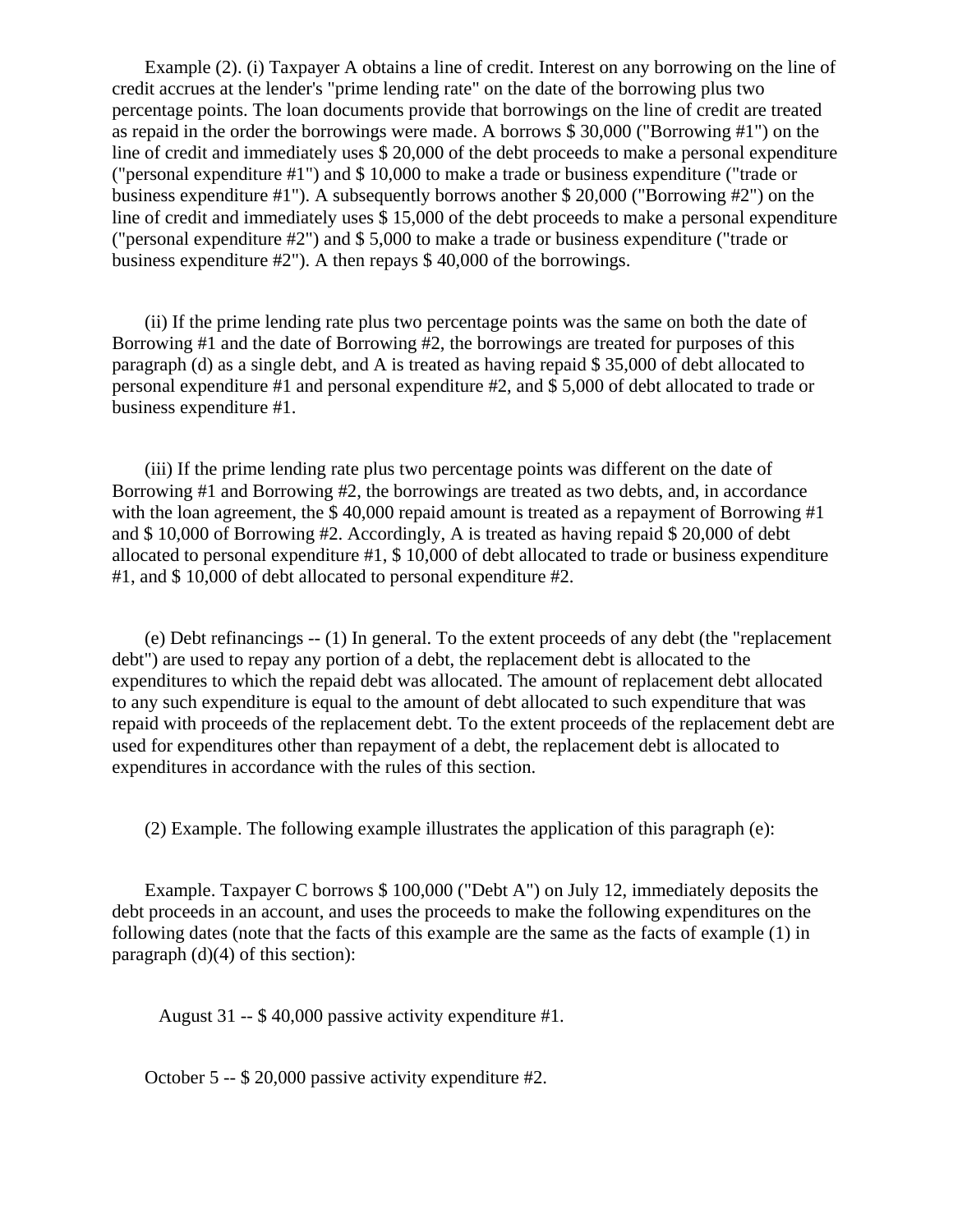December 24 -- \$ 40,000 personal expenditure #1.

 On January 19 of the following year, C borrows \$ 120,000 ("Debt B") and uses \$ 90,000 of the proceeds of repay \$ 90,000 of Debt A (leaving \$ 10,000 of Debt A outstanding). In addition, C uses \$ 30,000 of the proceeds of Debt B to make a personal expenditure ("personal expenditure  $\#2$ "). Debt B is allocated \$40,000 to personal expenditure  $\#1$ , \$40,000 to passive activity expenditure #1, \$ 10,000 to passive activity expenditure #2, and \$ 30,000 to personal expenditure  $#2$ . Under paragraph  $(d)(1)$  of this section, Debt B will be treated as repaid in the following order: (1) amounts allocated to personal expenditure #1, (2) amounts allocated to personal expenditure #2, (3) amounts allocated to passive activity expenditure #1, and (4) amounts allocated to passive activity expenditure #2.

(f) Debt allocated to distributions by passthrough entities.

(g) Repayment of passthrough entity debt.

(h) Debt allocated to expenditures for interests in passthrough entities.

(i) Allocation of debt to loans between passthrough entities and interest holders.

 (j) Reallocation of debt -- (1) Debt allocated to capital expenditures -- (i) Time of reallocation. Except as provided in paragraph (j)(2) of this section, debt allocated to an expenditure properly chargeable to capital account with respect to an asset (the "first expenditure") is reallocated to another expenditure on the earlier of –

 (A) The date on which proceeds from a disposition of such asset are used for another expenditure; or

 (B) The date on which the character of the first expenditure changes (e.g., from a passive activity expenditure to an expenditure that is not a passive activity expenditure) by reason of a change in the use of the asset with respect to which the first expenditure was capitalized.

 (ii) Limitation on amount reallocated. The amount of debt reallocated under paragraph  $(i)(1)(i)(A)$  of this section may not exceed the proceeds from the disposition of the asset. The amount of debt reallocated under paragraph  $(j)(1)(i)(B)$  of this section may not exceed the fair market value of the asset on the date of the change in use. In applying this paragraph  $(i)(1)(ii)$ with respect to a debt in any case in which two or more debts are allocable to expenditures properly chargeable to capital account with respect to the same asset, only a ratable portion (determined with respect to any such debt by dividing the amount of such debt by the aggregate amount of all such debts) of the fair market value or proceeds from the disposition of such asset shall be taken into account.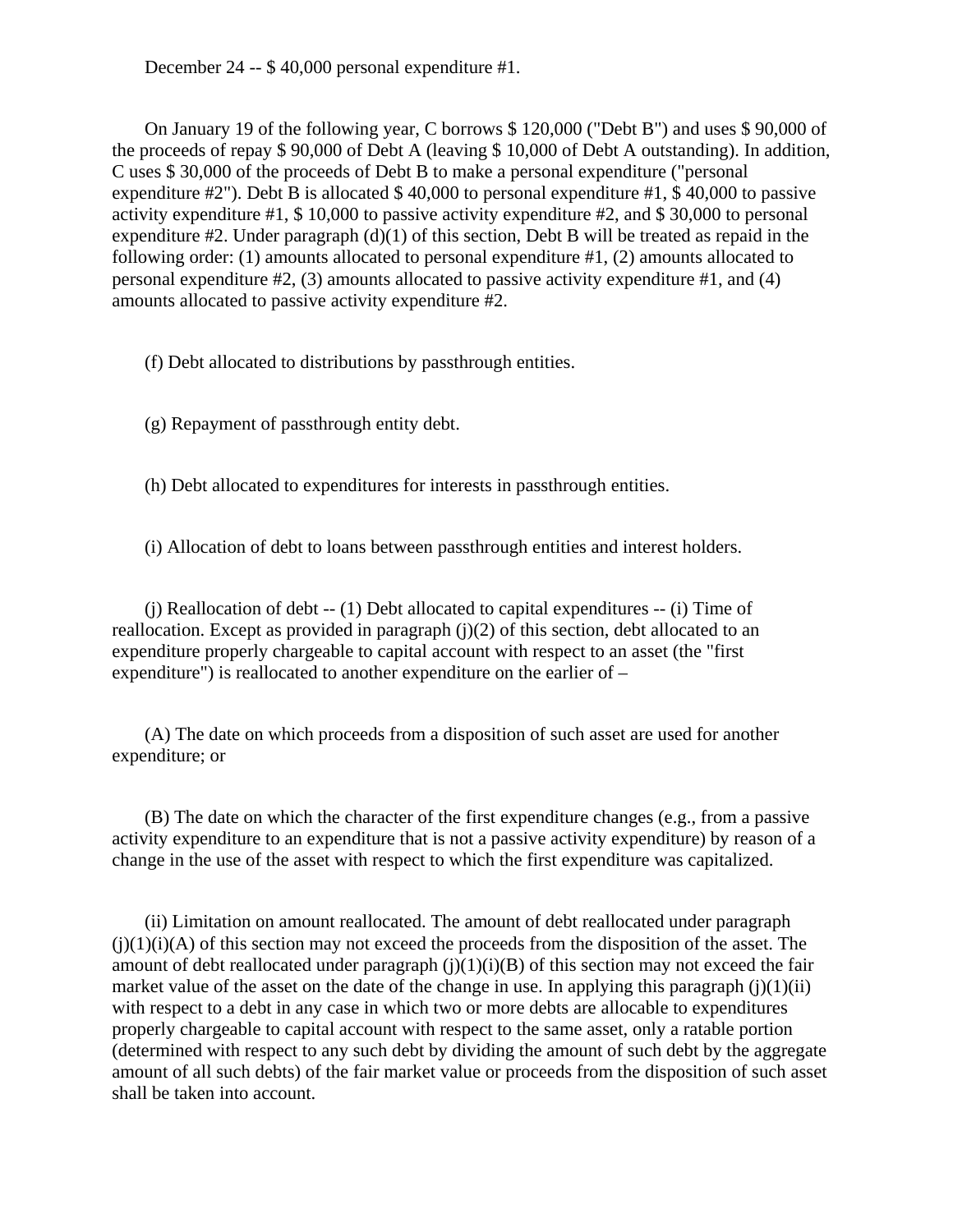(iii) Treatment of loans made by the taxpayer. Except as provided in paragraph  $(i)(1)(iv)$  of this section, an expenditure to make a loan is treated as an expenditure properly chargeable to capital account with respect to an asset, and for purposes of paragraph  $(j)(1)(i)(A)$  of this section any repayment of the loan is treated as a disposition of the asset. Paragraph (j)(3) of this section applies to any repayment of a loan in installments.

 $(iv)$  Treatment of accounts. Debt allocated to an account under paragraph  $(c)(4)(i)$  of this section is treated as allocated to an expenditure properly chargeable to capital account with respect to an asset, and any expenditure from the account is treated as a disposition of the asset. See paragraph (c)(4) of this section for rules under which debt proceeds allocated to an account are treated as used for another expenditure.

 (2) Disposition proceeds in excess of debt. If the proceeds from the disposition of an asset exceed the amount of debt reallocated by reason of such disposition, or two or more debts are reallocated by reason of the disposition of an asset, the proceeds of the disposition are treated as an account to which the rules in paragraph  $(c)(4)$  of this section apply.

 (3) Special rule for deferred payment sales. If any portion of the proceeds of a disposition of an asset are received subsequent to the disposition –

 (i) The portion of the proceeds to be received subsequent to the disposition is treated for periods prior to the receipt as used to make an investment expenditure; and

 (ii) Debt reallocated by reason of the disposition is allocated to such investment expenditure to the extent such debt exceeds the proceeds of the disposition previously received (other than proceeds used to repay such debt).

(4) Examples. The following examples illustrate the application of this paragraph (j):

 Example (1). On January 1, 1988, taxpayer D sells an asset for \$ 25,000. Immediately before the sale, the amount of debt allocated to expenditures properly chargeable to capital account with respect to the asset was \$ 15,000. The proceeds of the disposition are treated as an account consisting of \$ 15,000 of debt proceeds and \$ 10,000 of unborrowed funds to which paragraph (c)(4) of this section applies. Thus, if D immediately makes a \$ 10,000 personal expenditure from the proceeds and within 15 days deposits the remaining proceeds in an account, D may, pursuant to paragraph  $(c)(4)(iii)(B)$  of this section, treat the entire \$ 15,000 deposited in the account as proceeds of a debt.

Example (2). The facts are the same as in example (1) except that, instead of receiving all \$ 25,000 of the sale proceeds on January 1, 1988, D receives 5,000 on that date, \$ 10,000 on January 1, 1989, and \$ 10,000 on January 1, 1990. D does not use any portion of the sale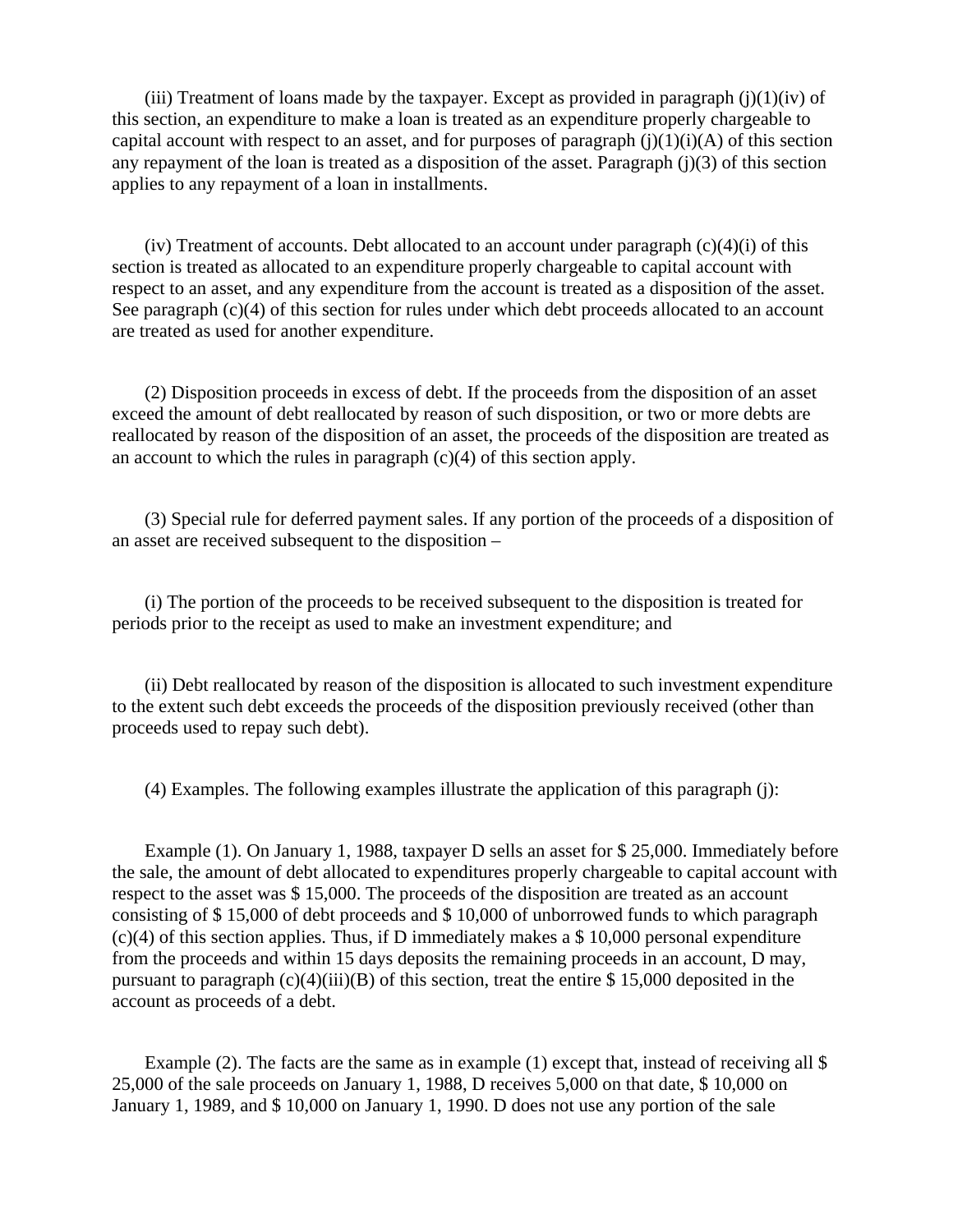proceeds to repay the debt. Between January 1, 1988, and December 31, 1988, D is treated under paragraph (j)(3) of this section as making an investment expenditure of  $$20,000$  to which  $$$ 10,000 of debt is allocated. In addition, the remaining \$ 5,000 of debt is reallocated on January 1, 1988, in accordance with D's use of the sales proceeds received on that date. Between January 1, 1989, and December 31, 1989, D is treated as making an investment expenditure of \$ 10,000 to which no debt is allocated. In addition, as of January 1, 1989, \$10,000 of debt is reallocated in accordance with D's use of the sales proceeds received on that date.

Example 3. The facts are the same as in example (2), except that D immediately uses the \$ 5,000 sale proceeds received on January 1, 1988, to repay \$ 5,000 of the \$ 15,000 debt. Between January 1, 1988, and December 31, 1988, D is treated as making an investment expenditure of \$ 20,000 to which the remaining balance (\$ 10,000) of the debt is reallocated. The results in 1989 are as described in example (2).

(k) Modification of rules in the case of interest expense allocated to foreign source income.

(l) [Reserved]

(m) Coordination with other provisions -- (1) Effect of other limitations -- (i) In general. All debt is allocated among expenditures pursuant to the rules in this section, without regard to any limitations on the deductibility of interest expense on such debt. The applicability of the passive loss and nonbusiness interest limitations to interest on such debt, however, may be affected by other limitations on the deductibility of interest expense.

 (ii) Disallowance provisions. (Interest expense that is not allowable as a deduction by reason of a disallowance provision (within the meaning of paragraph  $(m)(7)(ii)$  of this section) is not taken into account for any taxable year for purposes of applying the passive loss and nonbusiness interest limitations.

 (iii) Deferral provisions. Interest expense that is not allowable as a deduction for the taxable year in which paid or accrued by reason of a deferral provision (within the meaning of paragraph  $(m)(7)(iii)$  of this section) is allocated in the same manner as the debt giving rise to the interest expense is allocated for such taxable year. Such interest expense is taken into account for purposes of applying the passive loss and nonbusiness interest limitations for the taxable year in which such interest expense is allowable under such deferral provision.

 (iv) Capitalization provisions. Interest expense that is capitalized pursuant to a capitalization provision (within the meaning of paragraph  $(m)(7)(i)$  of this section) is not taken into account as interest for any taxable year for purposes of applying the passive loss and nonbusiness interest limitations.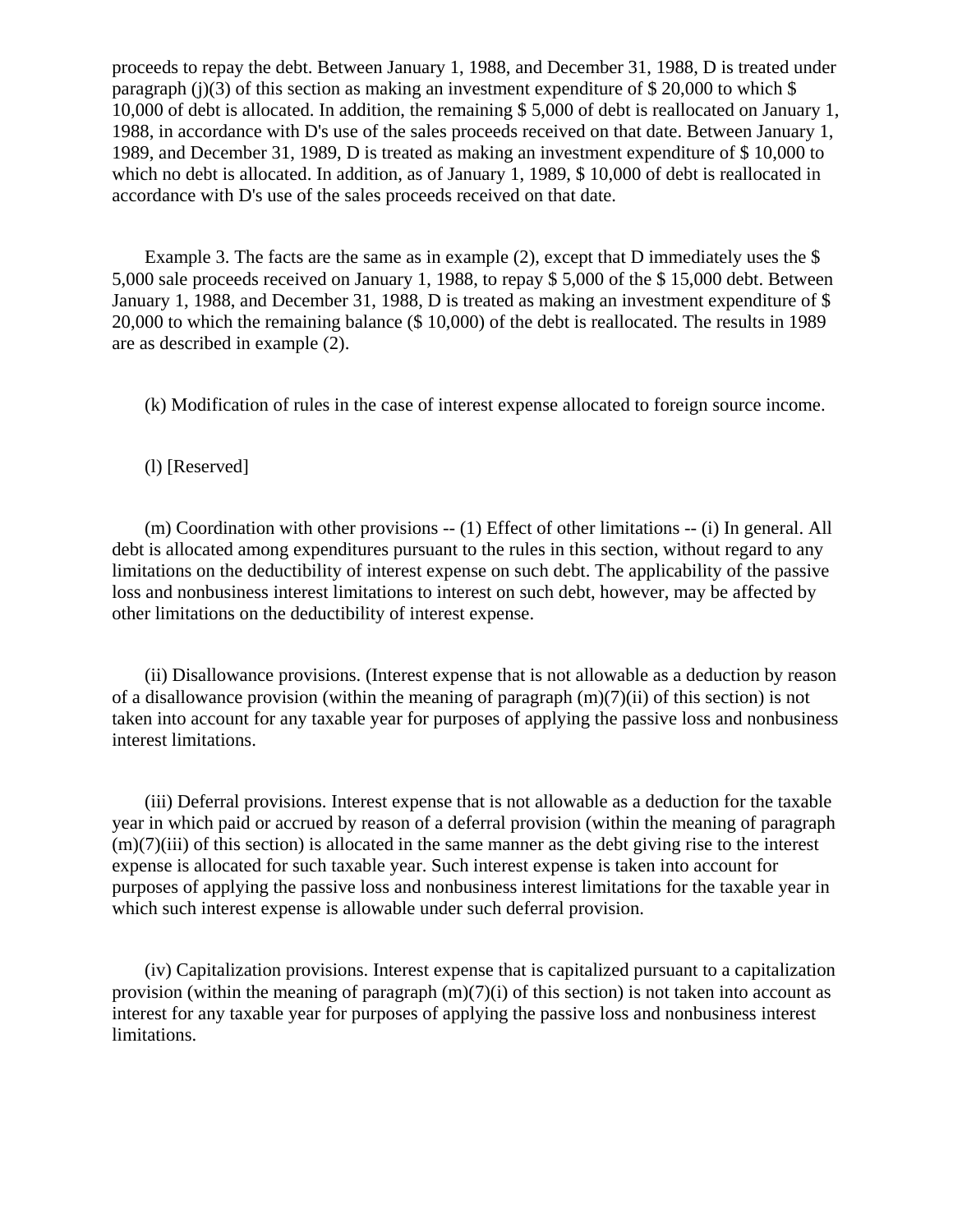(2) Effect on other limitations  $-$  (i) General rule. Except as provided in paragraph  $(m)(2)(ii)$ of this section, any limitation on the deductibility of an item (other than the passive loss and nonbusiness interest limitations) applies without regard to the manner in which debt is allocated under this section. Thus, for example, interest expense treated under section  $265(a)(2)$  as interest on indebtedness incurred or continued to purchase or carry obligations the interest on which is wholly exempt from Federal income tax is not deductible regardless of the expenditure to which the underlying debt is allocated under this section.

(ii) Exception. Capitalization provisions (within the meaning of paragraph  $(m)(7)(i)$  of this section) do not apply to interest expense allocated to any personal expenditure under the rules of this section.

 (3) Qualified residence interest. Qualified residence interest (within the meaning of section  $163(h)(3)$ ) is allowable as a deduction without regard to the manner in which such interest expense is allocated under the rules of this section. In addition, qualified residence interest is not taken into account in determining the income or loss from any activity for purposes of section 469 or in determining the amount of investment interest for purposes of section 163(d). The following example illustrates the rule in this paragraph  $(m)(3)$ :

 Example. Taxpayer E, an individual, incurs a \$ 20,000 debt secured by a residence and immediately uses the proceeds to purchase an automobile exclusively for E's personal use. Under the rules in this section, the debt and interest expense on the debt are allocated to a personal expenditure. If, however, the interest on the debt is qualified residence interest within the meaning of section  $163(h)(3)$ , the interest is not treated as personal interest for purposes of section 163(h).

(4) Interest described in section  $163(h)(2)(E)$ . Interest described in section  $163(h)(2)(E)$  is allowable as a deduction without regard to the rules of this section.

(5) Interest on deemed distributee debt.

 (6) Examples. The following examples illustrate the relationship between the passive loss and nonbusiness interest limitations and other limitations on the deductibility of interest expense:

 Example (1). Debt is allocated pursuant to the rules in this section to an investment expenditure for the purchase of taxable investment securities. Pursuant to section 265(a)(2), the debt is treated as indebtedness incurred or continued to purchase or carry obligations the interest on which is wholly exempt from Federal income tax, and, accordingly, interest on the debt is disallowed. If section  $265(a)(2)$  subsequently ceases to apply (because, for example, the taxpayer ceases to hold any tax-exempt obligations), and the debt at such time continues to be allocated to an investment expenditure, interest on the debt that accrues after such time is subject to section  $163(d)$ .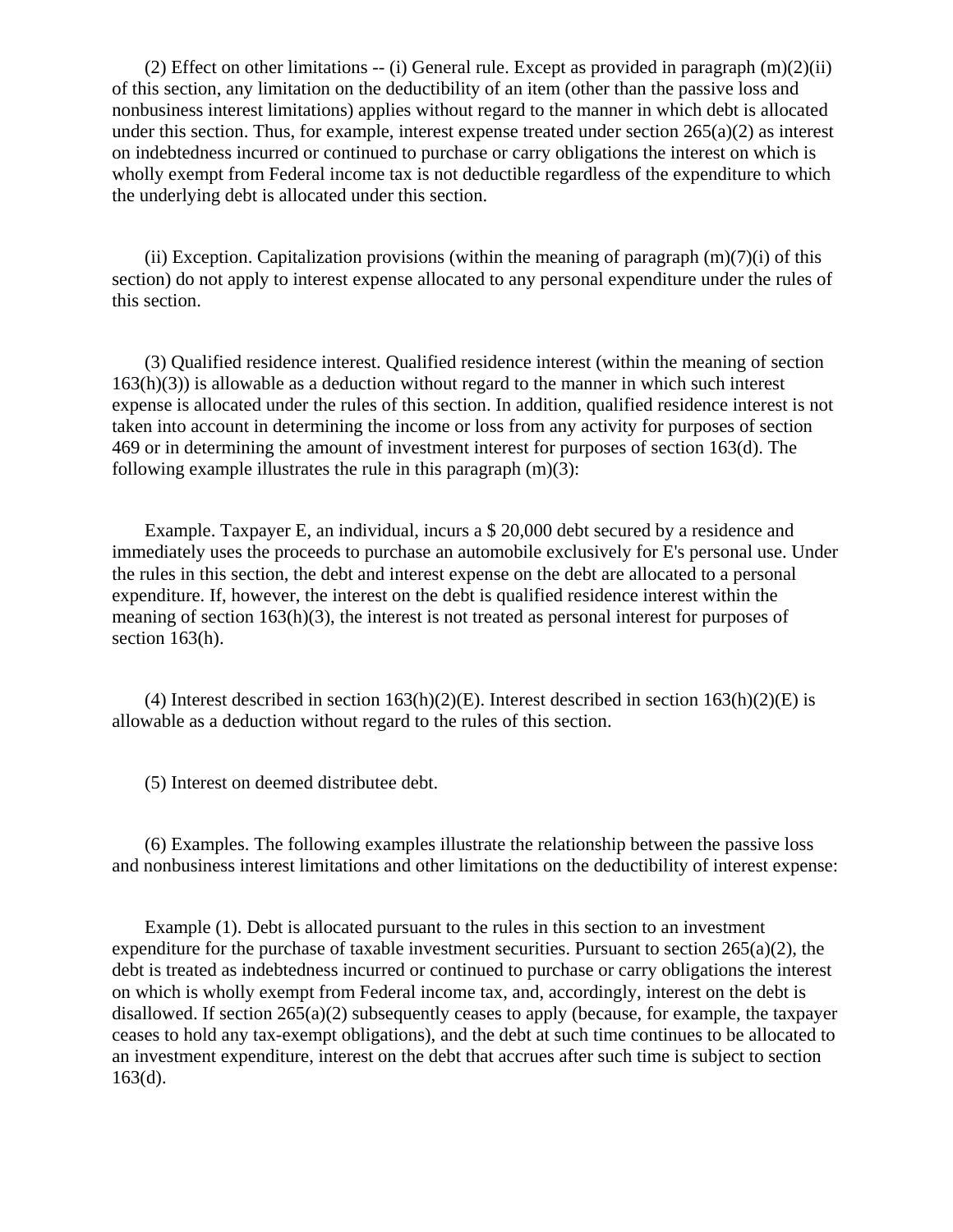Example (2). An accrual method taxpayer incurs a debt payable to a cash method lender who is related to the taxpayer within the meaning of section 267(b). During the period in which interest on the debt is not deductible by reason of section  $267(a)(2)$ , the debt is allocated to a passive activity expenditure. Thus, interest that accrues on the debt for such period is also allocated to the passive activity expenditure. When such interest expense becomes deductible under section  $267(a)(2)$ , it will be allocated to the passive activity expenditure, regardless of how the debt is allocated at such time.

 Example (3). A taxpayer incurs debt that is allocated under the rules of this section to an investment expenditure. Under section 263A(f), however, interest expense on such debt is capitalized during the production period (within the meaning of section  $263A(f)(4)(B)$ ) of property used in a passive activity of the taxpayer. The capitalized interest expense is not allocated to the investment expenditure, and depreciation deductions attributable to the capitalized interest expense are subject to the passive loss limitation as long as the property is used in a passive activity. However, interest expense on the debt for periods after the production period is allocated to the investment expenditure as long as the debt remains allocated to the investment expenditure.

 (7) Other limitations on interest expense -- (i) Capitalization provisions. A capitalization provision is any provision that requires or allows interest expense to be capitalized. Capitalization provisions include sections 263(g), 263A(f), and 266.

 (ii) Disallowance provisions. A disallowance provision is any provision (other than the passive loss and nonbusiness interest limitations) that disallows a deduction for interest expense for all taxable years and is not a capitalization provision. Disallowance provisions include sections 163(f)(2), 264(a)(2), 264(a)(4), 265(a)(2), 265(b)(2), 279(a), 291(e)(1)(B)(ii), 805(b)(1), and 834(c)(5).

 (iii) Deferral provisions. A deferral provision is any provision (other than the passive loss and nonbusiness interest limitations) that disallows a deduction for interest expense for any taxable year and is not a capitalization or disallowance provision. Deferral provisions include sections 267(a)(2), 465, 1277, and 1282.

 (n) Effective date -- (1) In general. This section applies to interest expense paid or accrued in taxable years beginning after December 31, 1986.

 (2) Transitional rule for certain expenditures. For purposes of determining whether debt is allocated to expenditures made on or before August 3, 1987, paragraphs  $(c)(4)(iii)(B)$  and  $(c)(5)(i)$  of this section are applied by substituting "90 days" for "15 days."

 (3) Transitional rule for certain debt -- (i) General rule. Except as provided in paragraph  $(n)(3)(ii)$  of this section, any debt outstanding on December 31, 1986, that is properly attributable to a business or rental activity is treated for purposes of this section as debt allocated to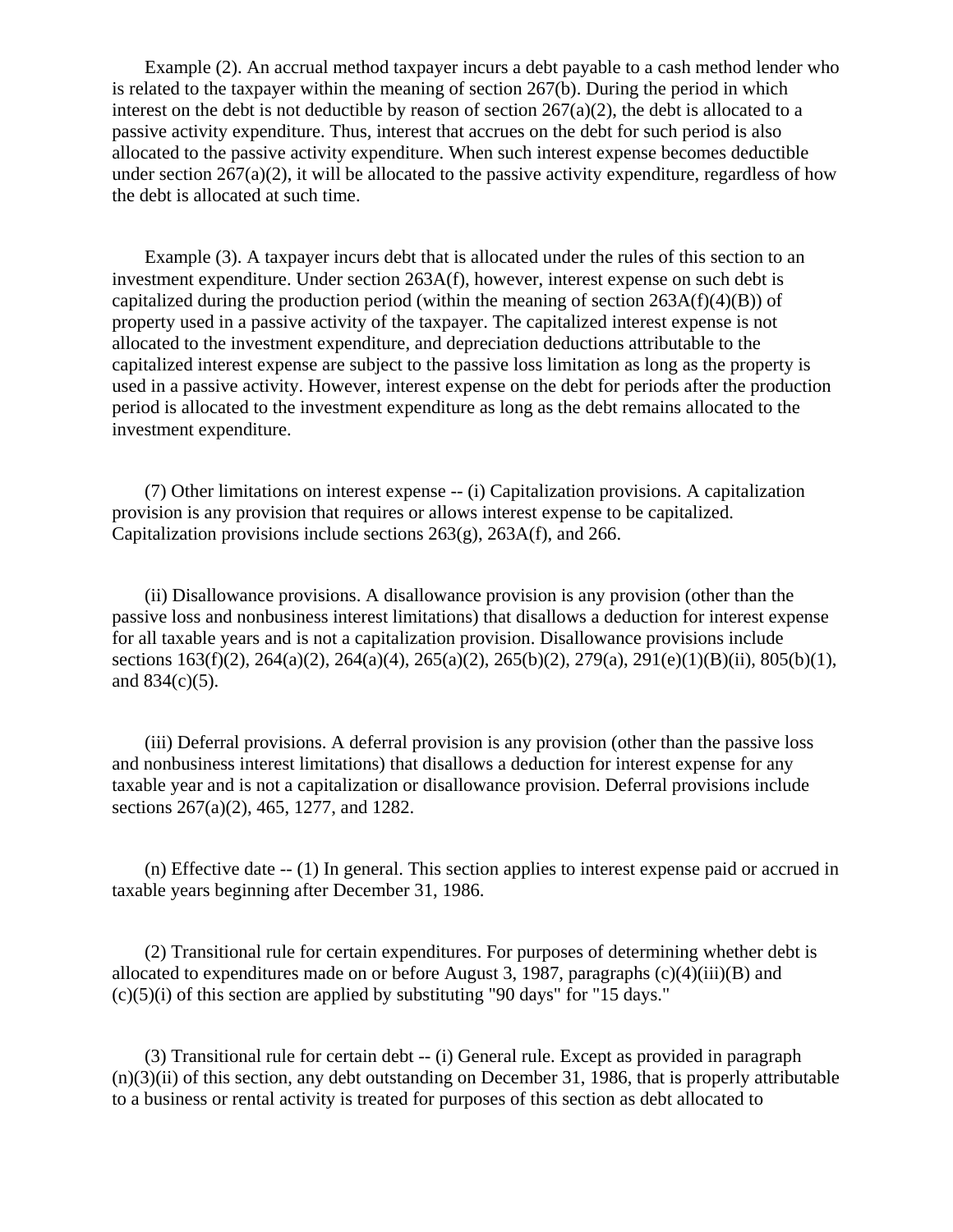expenditures properly chargeable to capital account with respect to the assets held for use or for sale to customers in such business or rental activity. Debt is properly attributable to a business or rental activity for purposes of this section (regardless of whether such debt otherwise would be allocable under this section to expenditures in connection with such activity) if the taxpayer has properly and consistently deducted interest expense (including interest subject to limitation under section 163(d) as in effect prior to the Tax Reform Act of 1986) on such debt on Schedule C, E, or F of Form 1040 in computing income or loss from such business or rental activity for taxable years beginning before January 1, 1987. For purposes of this paragraph (n)(3), amended returns filed after July 2, 1987 are disregarded in determining whether a taxpayer has consistently deducted interest expense on Schedule C, E, or F of Form 1040 in computing income or loss from a business or rental activity.

(ii) Exceptions -- (A) Debt financed distributions by passthrough entities.

 $(B)$  Election out. This paragraph  $(n)(3)$  does not apply with respect to debt of a taxpayer who elects under paragraph (n)(3) (viii) of this section to allocate debt outstanding on December 31, 1986, in accordance with the provisions of this section other than this paragraph (n)(3) (i.e., in accordance with the use of the debt proceeds).

(iii) Business or rental activity. For purposes of this paragraph  $(n)(3)$ , a business or rental activity is any trade or business or rental activity of the taxpayer. For this purpose –

 (A) A trade or business includes a business or profession the income and deductions of which (or, in the case of a partner or S corporation shareholder, the taxpayer's share thereof) are properly reported on Schedule C, E, or F of Form 1040; and

 (B) A rental activity includes an activity of renting property the income and deductions of which (or, in the case of a partner or S corporation shareholder, the taxpayer's share thereof) are properly reported on Schedule E of Form 1040.

 (iv) Example. The following example illustrates the circumstances in which debt is properly attributable to a business or rental activity:

 Example. Taxpayer H incurred a debt in 1979 and properly deducted the interest expense on the debt on Schedule C of Form 1040 for each year from 1979 through 1986. Under this paragraph (n) (3), the debt is properly attributable to the business the results of which are reported on Schedule C.

(v) Allocation requirement  $-$  (A) In general. Debt outstanding on December 31, 1986, that is properly attributable (within the meaning of paragraph  $(n)(3)(i)$  of this section) to a business or rental activity must be allocated in a reasonable and consistent manner among the assets held for use or for sale to customers in such activity on the last day of the taxable year that includes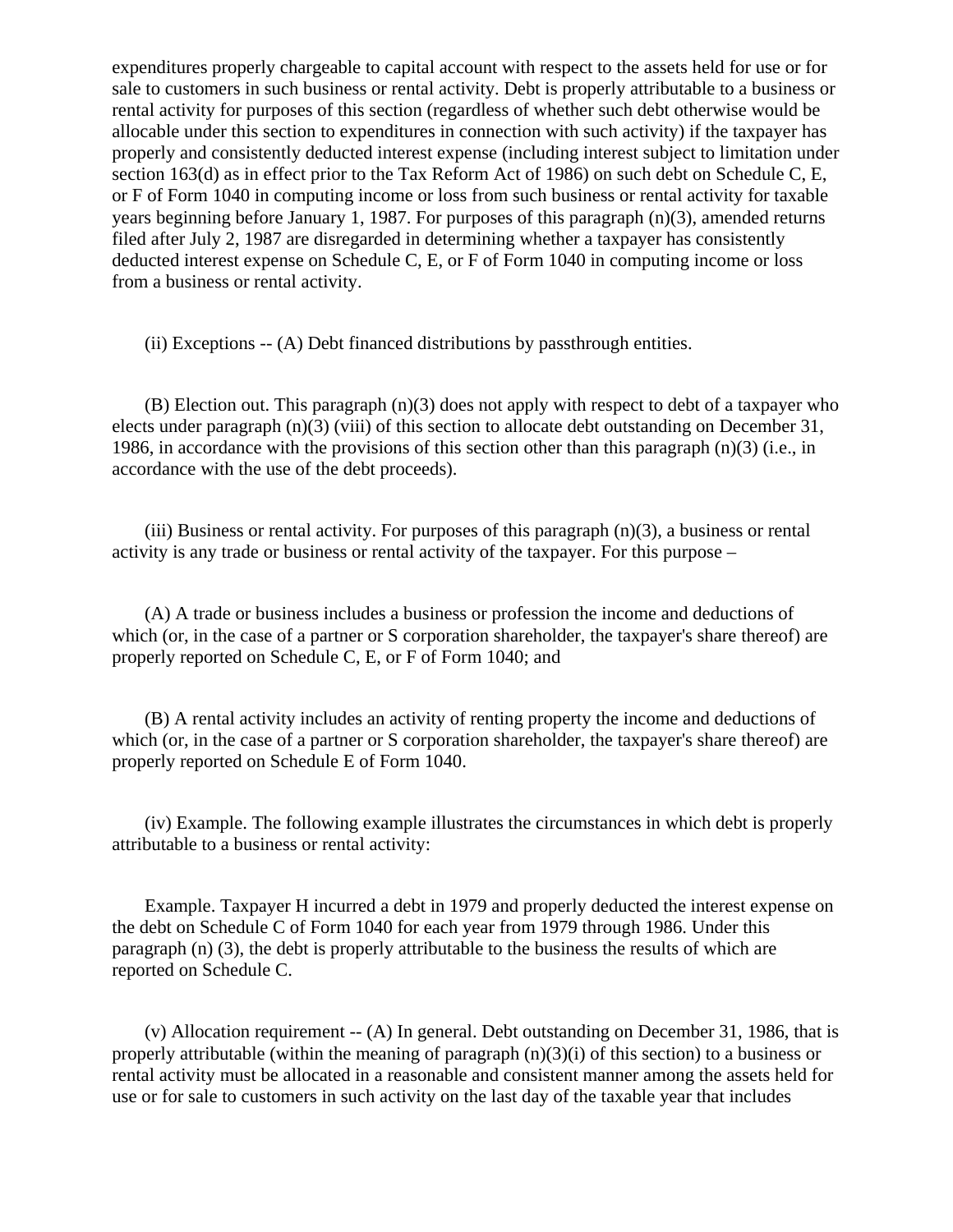December 31, 1986. The taxpayer shall specify the manner in which such debt is allocated by filing a statement in accordance with paragraph  $(n)(3)(\n{\text{vii}})$  of this section. If the taxpayer does not file such a statement or fails to allocate such debt in a reasonable and consistent manner, the Commissioner shall allocate the debt.

 (B) Reasonable and consistent manner -- examples of improper allocation. For purposes of this paragraph  $(n)(3)(v)$ , debt is not treated as allocated in a reasonable and consistent manner if –

(1) The amount of debt allocated to goodwill exceeds the basis of the goodwill; or

 (2) The amount of debt allocated to an asset exceeds the fair market value of the asset, and the amount of debt allocated to any other asset is less than the fair market value (lesser of basis or fair market value in the case of goodwill) of such other asset.

 (vi) Coordination with other provisions. The effect of any events occurring after the last day of the taxable year that includes December 31, 1986, shall be determined under the rules of this section, applied by treating the debt allocated to an asset under paragraph  $(n)(3)(v)$  of this section as if proceeds of such debt were used to make an expenditure properly chargeable to capital account with respect to such asset on the last day of the taxable year that includes December 31, 1986. Thus, debt that is allocated to an asset in accordance with this paragraph (n)(3) must be reallocated in accordance with paragraph (j) of this section upon the occurrence with respect to such asset of any event described in such paragraph (j). Similarly, such debt is treated as repaid in the order prescribed in paragraph (d) of this section. In addition, a replacement debt (within the meaning of paragraph (e) of this section) is allocated to an expenditure properly chargeable to capital account with respect to an asset to the extent the proceeds of such debt are used to repay the portion of a debt allocated to such asset under this paragraph (n)(3).

 (vii) Form for allocation of debt. A taxpayer shall allocate debt for purposes of this paragraph (n)(3) by attaching to the taxpayer's return for the first taxable year beginning after December 31, 1986, a statement that is prominently identified as a transitional allocation statement under  $\S 1.163-8T(n)(3)$  and includes the following information:

(A) A description of the business or rental activity to which the debt is properly attributable;

- (B) The amount of debt allocated;
- (C) The assets among which the debt is allocated;
- (D) The manner in which the debt is allocated;